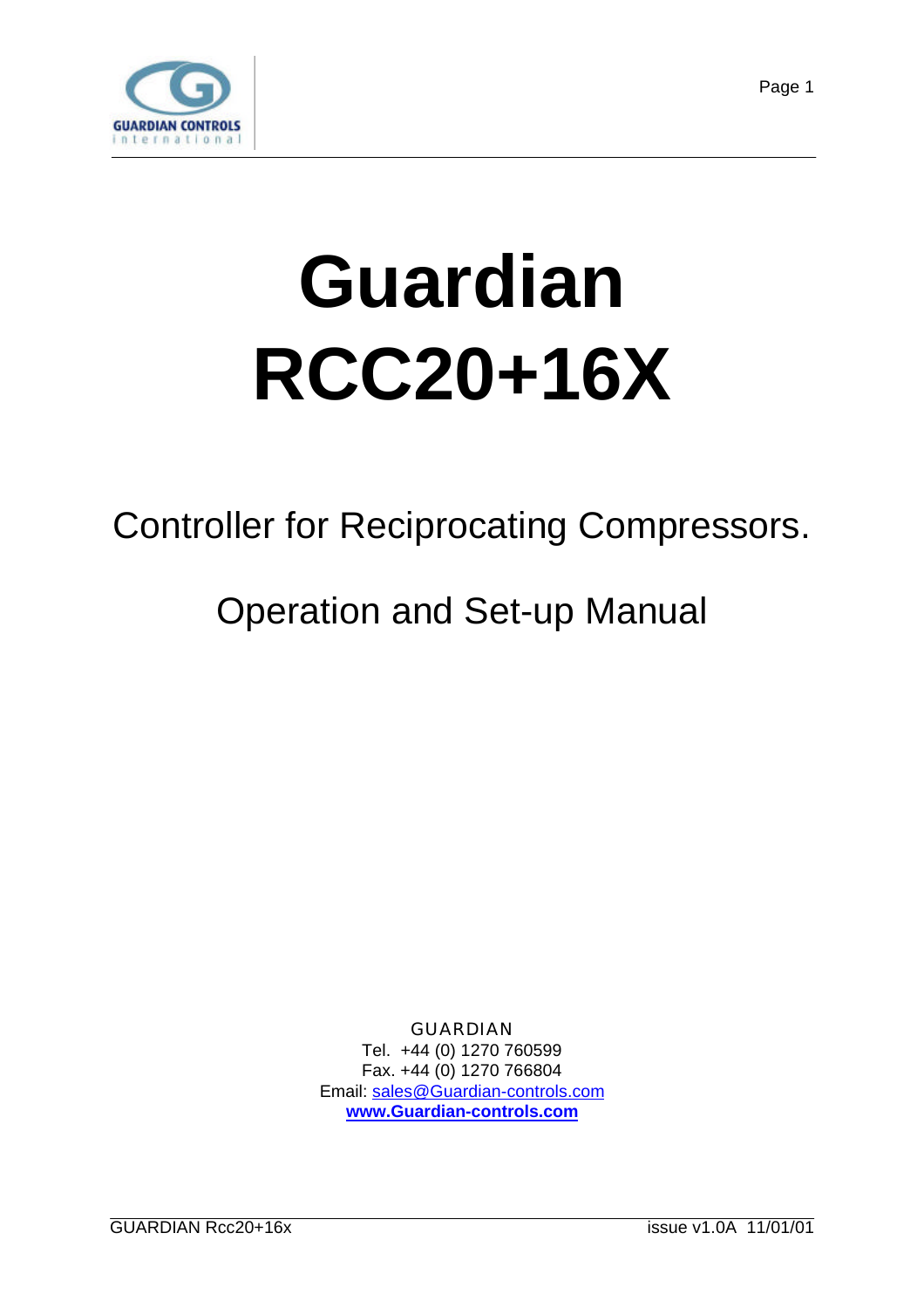

### **CONTENTS**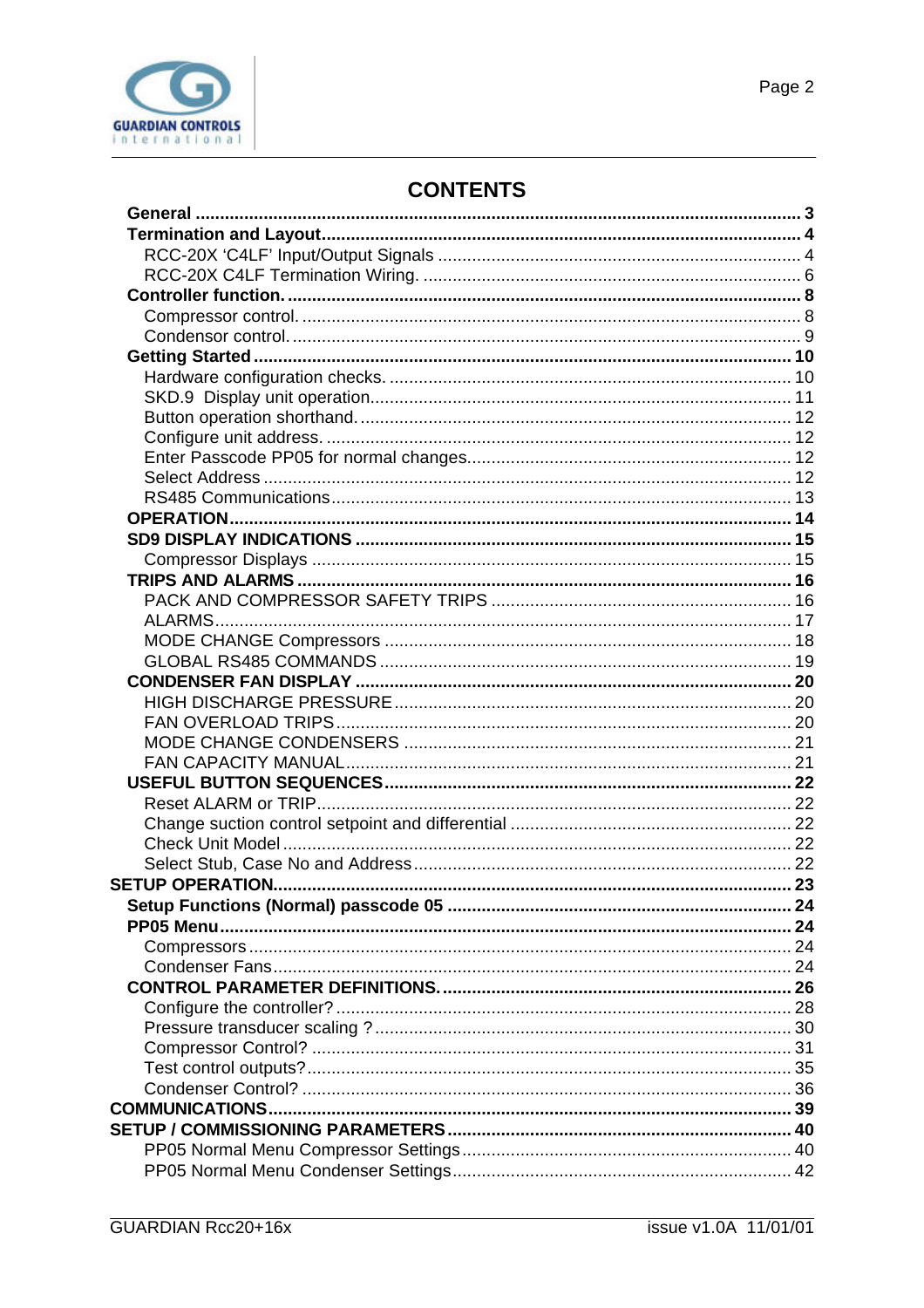

### **General**

Guardian Guardian Rcc20+16x Controller is a self-contained unit requiring a single electrical supply to control and monitor reciprocating compressor. It provides inputs for pressures, temperatures and plant faults, and mains outputs for compressor motor and capacity control. Local digital temperature and alarm display is provided by the Guardian Guardian SKD9 key-switch display unit, which also gives access to all control and configuration parameters. Full RS-485 communications enables the controller to be integrated into a Guardian Consultant network to provide data logging and alarming.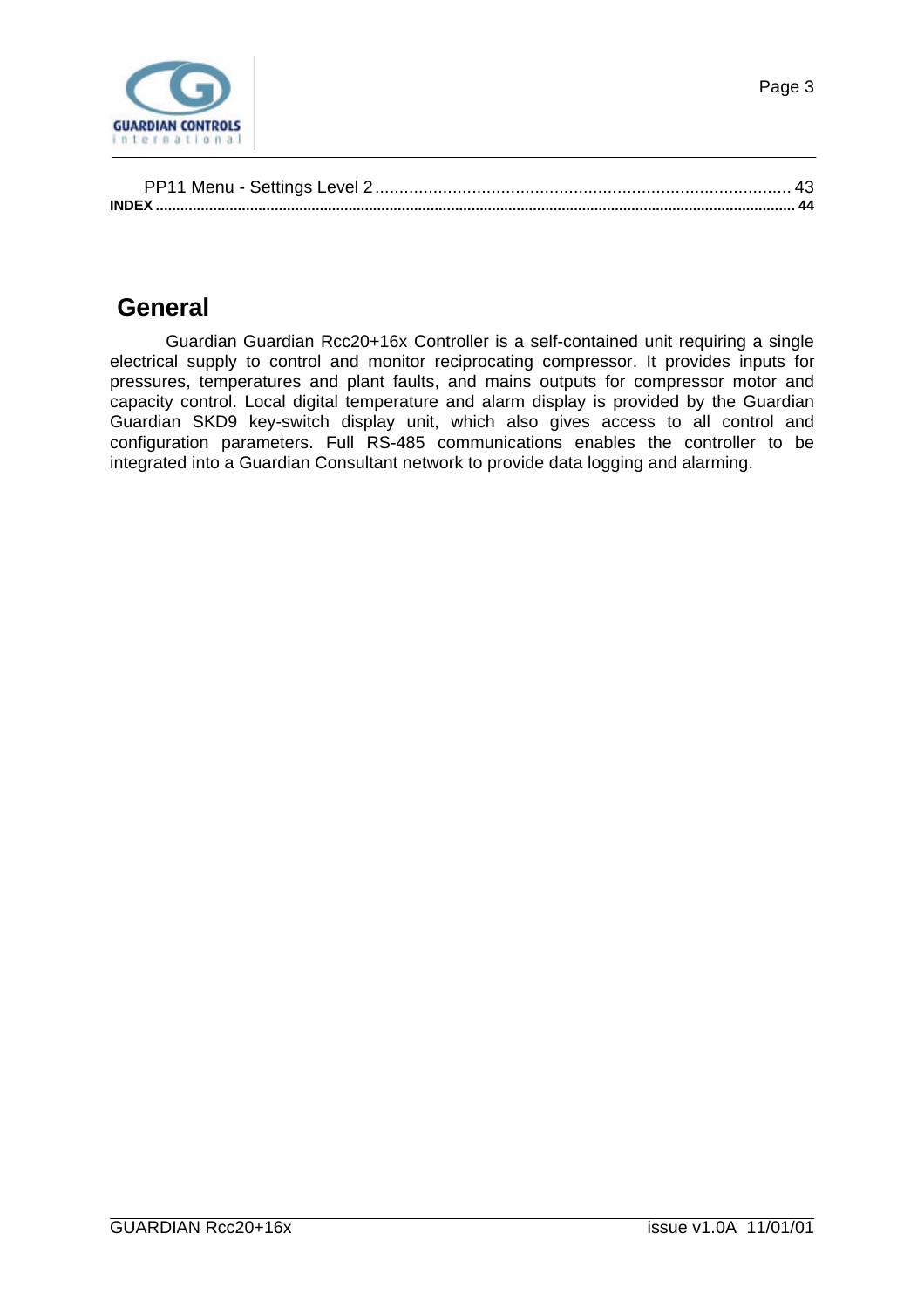

### **Termination and Layout**

### **RCC-20X 'C4LF' Input/Output Signals**

| <b>C4LF Main Unit</b>  |                 |                                                                      |                             |
|------------------------|-----------------|----------------------------------------------------------------------|-----------------------------|
| <b>Analogue Inputs</b> | <b>Terminal</b> |                                                                      |                             |
| P <sub>1</sub> LP      | $23 - 24 +$     | <b>Suction Pressure</b>                                              | $-1$ to 24 bar              |
| P <sub>2</sub> HP      | $25 - 26 +$     | Discharge Pressure                                                   | $-1$ to 24 bar              |
| P <sub>3</sub> SATP    | $27 - 28 +$     | <b>Satellite Pressure</b>                                            | -1 to 24 bar                |
| P4 KWH                 | 31/32           | Kilo-Watt Hour                                                       | Pulse                       |
|                        |                 |                                                                      |                             |
| <b>Analogue Inputs</b> | <b>Terminal</b> |                                                                      |                             |
| C1 Discharge           | 4/5             | Compressor 1 discharge<br>temperature                                | Degrees C.<br>0 to 150      |
| C2 Discharge           | 4/6             | Compressor 2 discharge<br>temperature                                | Degrees C.<br>0 to 150      |
| C3 Discharge           | 4/7             | Compressor 3 discharge<br>temperature                                | Degrees C.<br>0 to 150      |
| C4 Discharge           | 4/8             | Compressor 4 discharge<br>temperature                                | Degrees C.<br>0 to 150      |
| <b>Pack Suction</b>    | 4/9             | Suction temperature                                                  | Degrees C.<br>$-40$ to $40$ |
| 4/10<br>Pack Discharge |                 | Dicharge temperature                                                 | Degrees C.<br>0 to 150      |
| <b>Mains Input</b>     |                 | 230 vac / 24 vac                                                     |                             |
| Phase fail             | 18              | 230 vac / 24 vac                                                     |                             |
|                        |                 |                                                                      |                             |
|                        |                 | Relay Outputs 230/24v AC 3 amp. Maximum Accumulative Current 10 amp. |                             |
| RLY1                   |                 | <b>Compressor 1 Motor</b>                                            |                             |
| RLY <sub>2</sub>       |                 | <b>Compressor 1 Capacity</b>                                         |                             |
| RLY3                   |                 | <b>Compressor 2 Motor</b>                                            |                             |
| RLY4                   |                 | <b>Compressor 2 Capacity</b>                                         |                             |
| RLY5                   |                 | <b>Compressor 3 Motor</b>                                            |                             |
| RLY <sub>6</sub>       |                 | <b>Compressor 3 Capacity</b>                                         |                             |
| SSR7                   |                 | <b>System Healthy</b>                                                |                             |
|                        |                 |                                                                      |                             |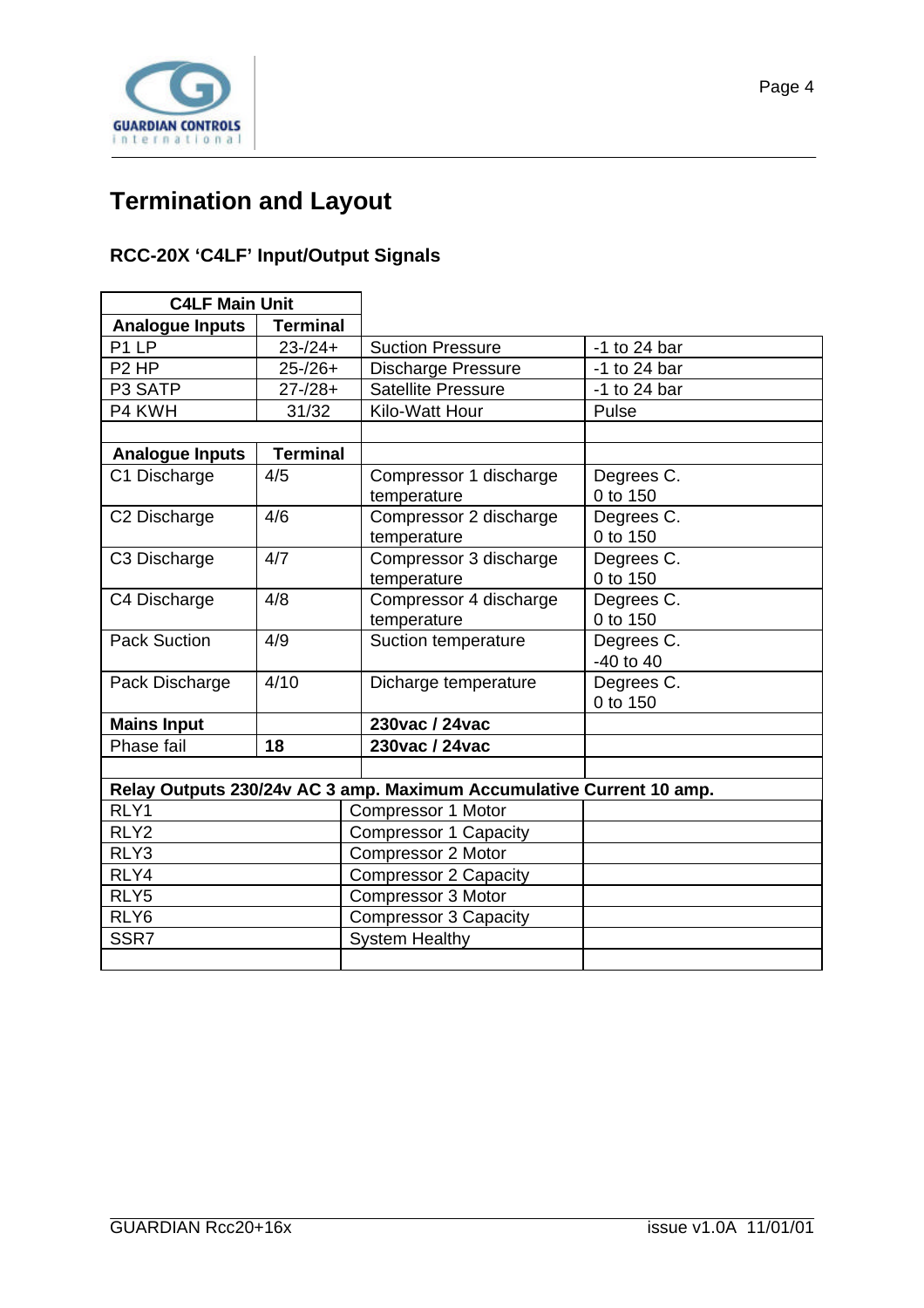

| <b>C4LF Extention Unit</b>               |                |                                                                      |                                   |
|------------------------------------------|----------------|----------------------------------------------------------------------|-----------------------------------|
| <b>Digital Inputs</b><br><b>Terminal</b> |                |                                                                      | Model dependant<br>(Rcc20/Rcc20L) |
| C1 Running                               | $\overline{2}$ | Compressor 1 running                                                 | 230vac / 24vac                    |
| C <sub>2</sub> Running                   | 3              | Compressor 2 running                                                 | 230vac / 24vac                    |
| C3 Running                               | $\overline{4}$ | Compressor 3 running                                                 | 230vac / 24vac                    |
| C4 Running                               | 5              | Compressor 4 running                                                 | 230vac / 24vac                    |
| Oil Level                                | 6              | Pack oil level alarm/trip                                            |                                   |
| HP safety trip                           | 7              | High pressure safety trip                                            |                                   |
| LL level alarm                           | 8              | Liquid level low alarm                                               |                                   |
| <b>CFAN</b>                              | 9              | Condenser fan overload                                               |                                   |
| <b>OVERLOAD</b>                          |                | alarm                                                                |                                   |
| Burst disc alarm                         | 18             |                                                                      | 230 vac / 24 vac                  |
|                                          |                |                                                                      |                                   |
|                                          |                | Relay Outputs 230/24v AC 3 amp. Maximum Accumulative Current 10 amp. |                                   |
| RLY1                                     |                | <b>Compressor 4 Motor</b>                                            |                                   |
| RLY <sub>2</sub>                         |                | <b>Compressor 4 Capacity</b>                                         |                                   |
| RLY3                                     |                | Condenser Fan 1                                                      |                                   |
| RLY4                                     |                | <b>Condenser Fan 2</b>                                               |                                   |
| RLY5                                     |                | Condenser Fan 3                                                      |                                   |
| RLY <sub>6</sub>                         |                | Condenser Fan 4                                                      |                                   |
| SSR7                                     |                | Condenser Fan 5                                                      |                                   |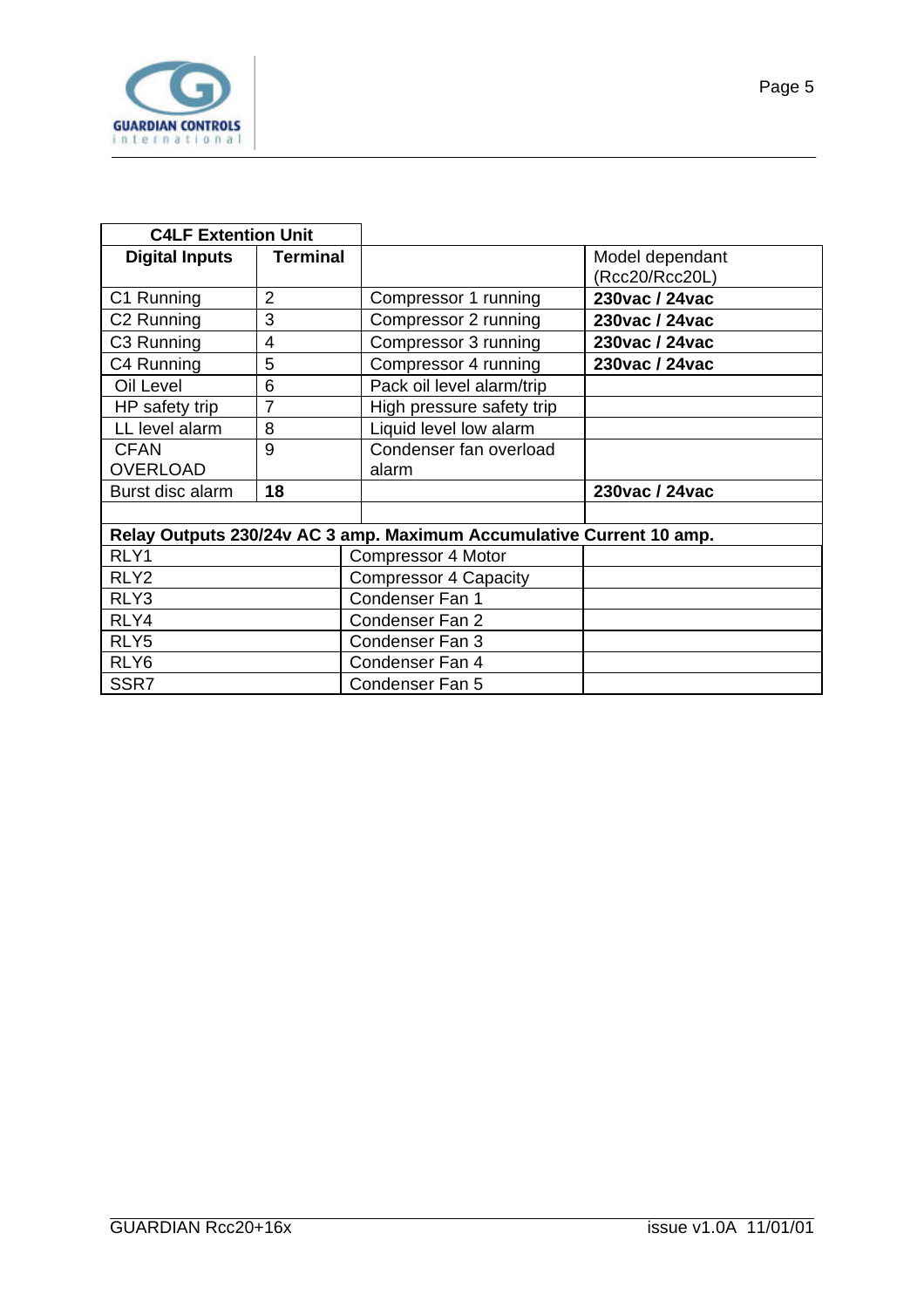

### **RCC-20X C4LF Termination Wiring.**

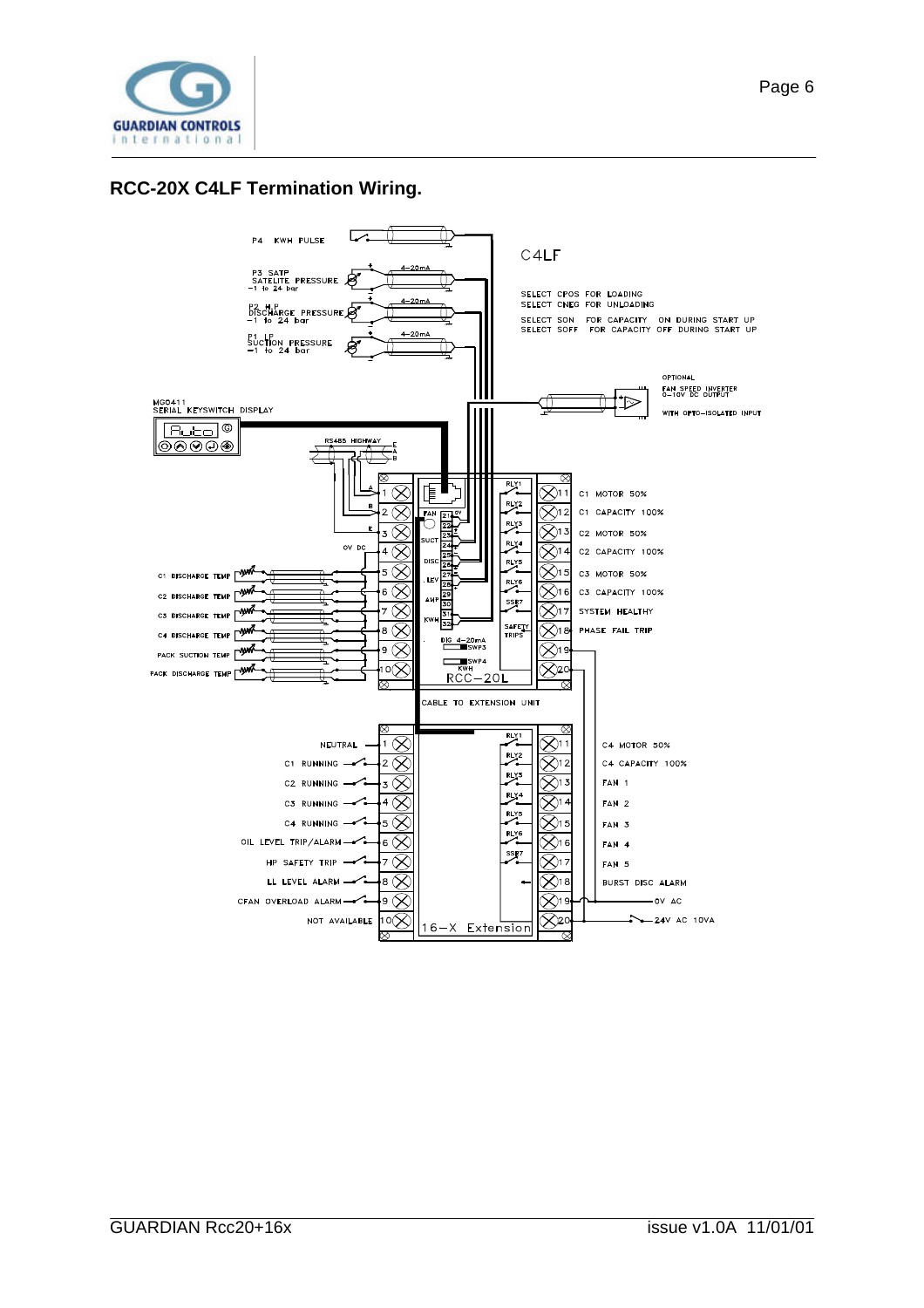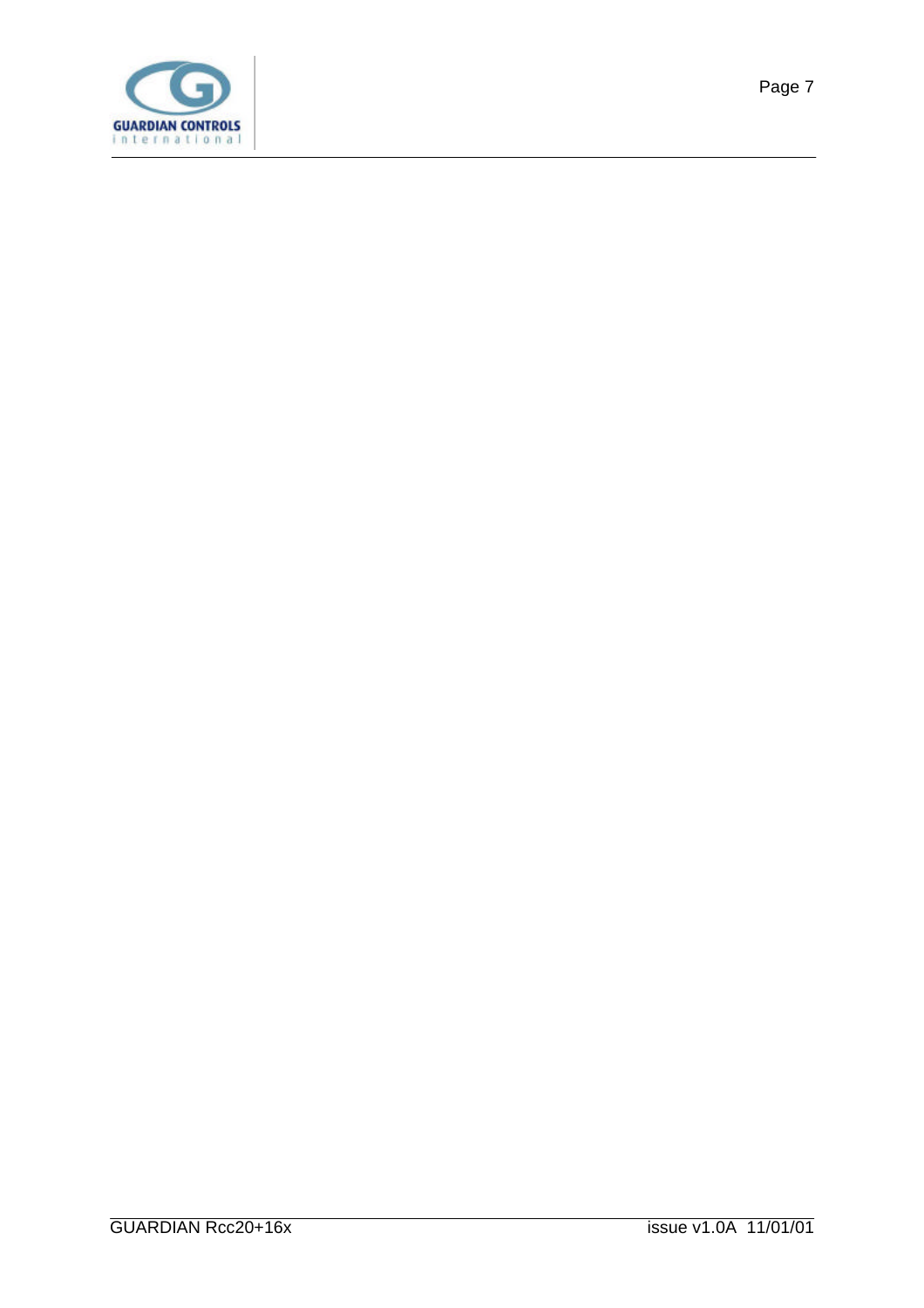

### **Controller function.**

This description is for the C4LF, which controls compressors and condenser fans. The compressor control for the C3L2 is identical.

#### **Compressor control.**

Compressors are staged on and off in response to changes in the measured suction pressure. Which compressor is started or stopped depends on the following :-

#### *Compressor Start*.

- 1. Suction pressure is above the control set-point plus dead band. (See Page 31).
- 2. Stage up delay has elapsed. (See Page 32).
- 3. Compressor not at tripped status. (See Page 17)
- 4. Starts per hour timer, (anti-recycle timer), has elapsed.(See Page 32)
- 5. Delay after stop has elapsed. (See Page 32).
- 6. Compressor with the lowest run hours is then selected to start.
- 7. Stage up delay is reset.

#### *Compressor increase capacity*.

- 1. Suction pressure is above the control set-point plus dead band. (See Page 31).
- 2. Capacity loading delay has elapsed. (See page 32).
- 3. Next capacity loading output is used according to polarity selected.(See Page 31)
- 4. Capacity loading delay is reset.

#### *Compressor decrease capacity*.

- 1. Suction pressure is below the control set-point minus dead band. (See Page 31).
- 2. Capacity loading delay has elapsed. (See page 32).
- 3. Next capacity output is used according to polarity selected.(See Page 31)
- 4. Capacity loading delay is reset.

#### *Compressor Stop*.

- 1. Suction pressure is below the control set-point minus dead band. (See Page 31).
- 2. Maximum number of unloaded compressors has been reached(See Page 31)
- 3. Stage down delay has elapsed.(See Page 32)
- 4. Compressor with the longest run hours and shortest re-cycle delay is stopped.
- 5. Stage down delay is reset.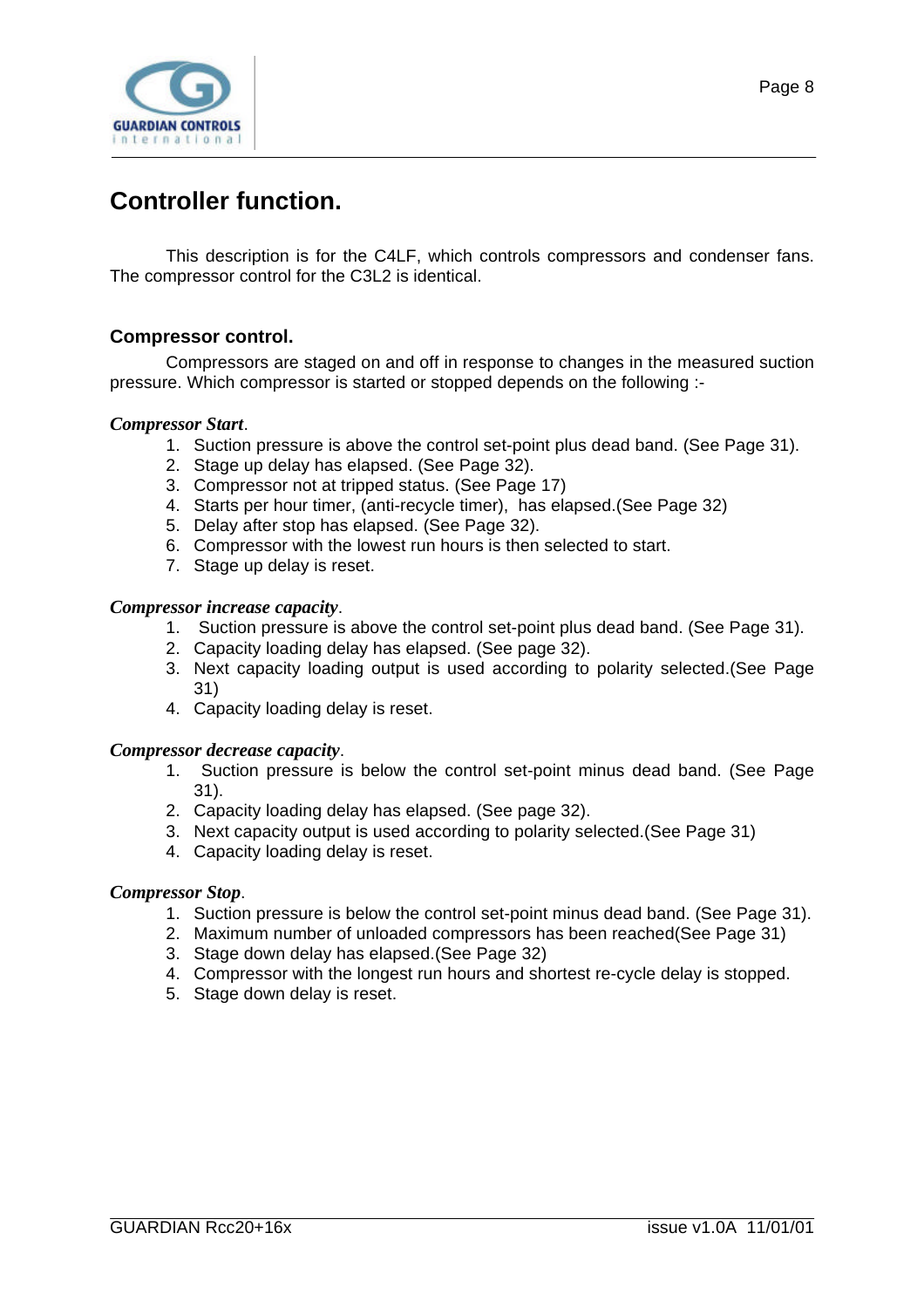

### **Condenser control.**

This is description is for 'Linear' fan control.

#### *Fans Start*.

- 1. Discharge pressure is above control set-point plus dead band. (See Page 37).
- 2. Stage delay has elapsed. (See Page 37).
- 3. Fan is started in numerical order.
- 4. Stage delay is reset.

#### *Fans Stop*.

- 1. Discharge pressure is below control set-point minus dead band. (See Page 31).
- 2. Stage delay has elapsed. (See Page 37).
- 3. Fan is stopped in last on first off order.
- 4. Stage delay is reset.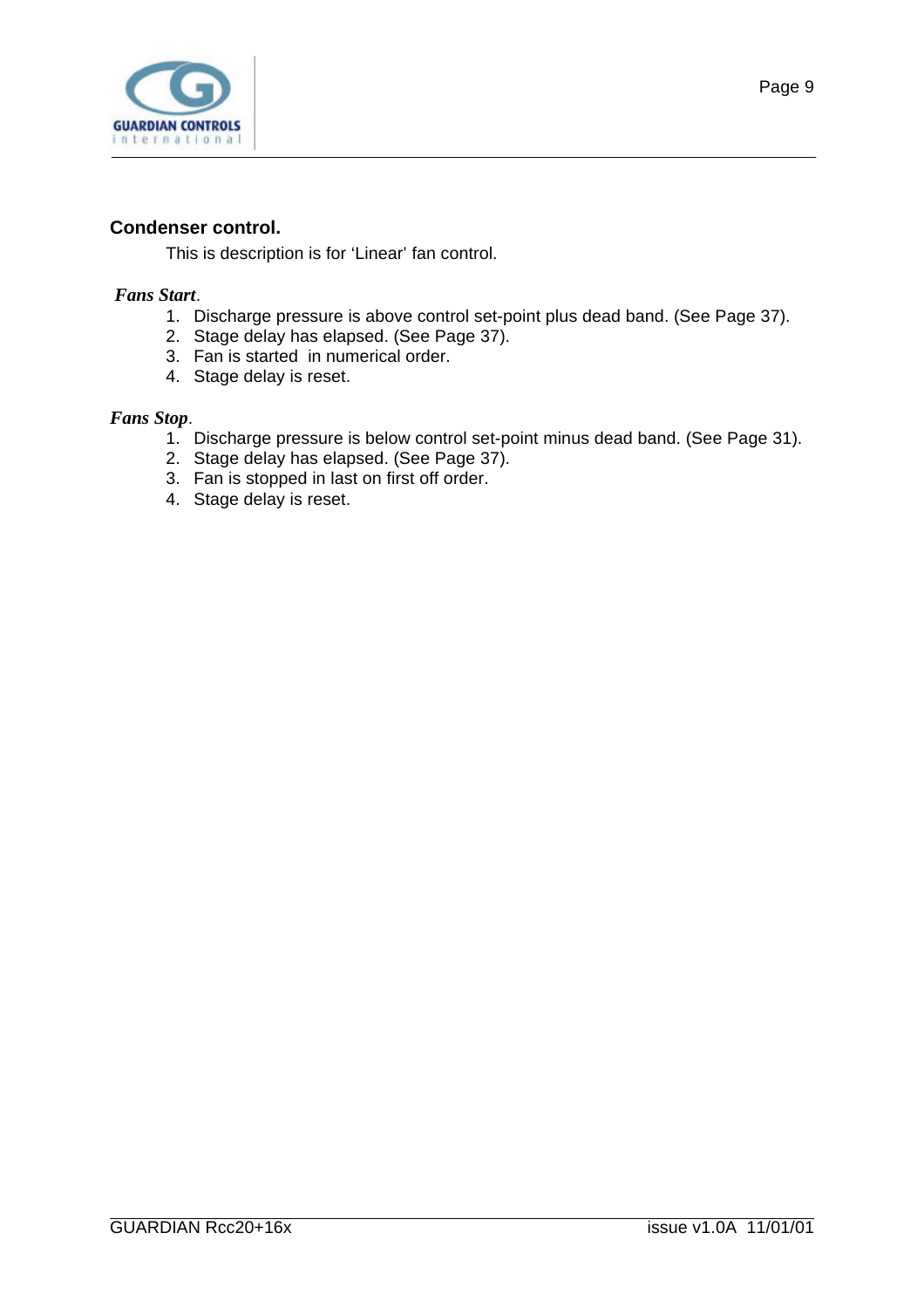

### **Getting Started**

Guardian Controllers provide refrigeration engineers with

- **ULTIMATE FLEXIBILITY**
- **ASSURED MONITORING**
- **RELIABLE ALARMS**

This manual provides refrigeration designers, installers, service mechanics and supermarket personnel with the necessary information to achieve the above objectives.

All users require to know a few basic facts about this controller before successfully starting to perform their design, commissioning, maintenance or operating functions.

- a) All GUARDIAN controllers need to be set up with a unit model selection and other basic settings for setpoints, timers and addresses. All these settings need to be done using the SKD.9 Keyswitch Display, so the understanding of the button operation of this unit is essential.
- b) The shorthand used in the following chapters for concisely expressing button pressing and selection sequences to do all this set-up needs to be understood.
- c) Mains power input voltage and hardware switch and link option selections (if any are required) must correspond to the selected unit model configuration.
- d) Since each controller can be configured in a number of different ways to perform flexible refrigeration control then an understanding of how to find out what unit model is currently selected, what it does and how it is connected, is also necessary.

### **Hardware configuration checks.**

Prior to switching on the GUARDIAN controller check that the hardware unit is the correct type for the incoming mains voltage

When satisfied that the correct type of controller is available then the following checks should be made prior to controller installation or replacement

- a) Ensure mains supply is wired correctly to the appropriate TERMINAL WIRING drawing for the model selected.
- b) Ensure that any transducer selector switches specified on the TERMINAL WIRING diagram are in the correct state.
- c) Ensure any shorting link selector pins specified on the TERMINAL WIRING diagram are correctly fitted.
- d) Ensure that probes are wired to the terminal WIRING DIAGRAM and the correct type of thermistor or pressure transducer probes are fitted.
- e) The SKD.9 Keypad/display unit is fitted correctly in its 6-way telephone socket.
- f) The RS485 highway connections (if required) are wired to the correct terminals and the screen drain wire is continuous to earth.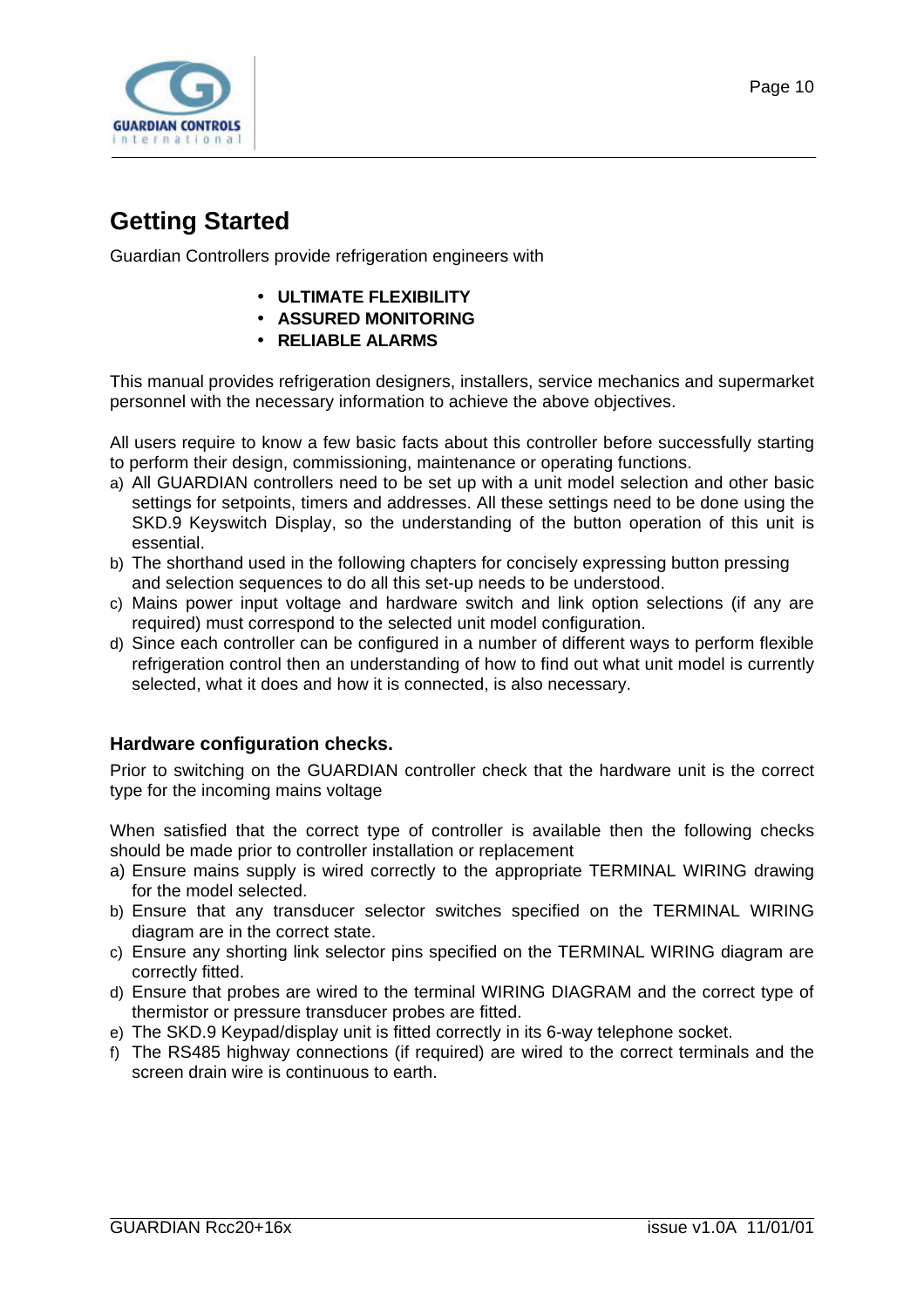

### **SKD.9 Display unit operation.**

GUARDIAN controllers require a SKD.9 Keyswitch Display unit to be plugged into the telephone jack socket in the controller before any settings can be changed.

The SKD.9 is connected to the GUARDIAN controller via a 6-core telephone cable.

The SKD.9 Keyswitch/Display comprises a plastic enclosure housing a PCB with four membrane pushbuttons, four LED displays and a 2-position Keyswitch.



SKD.9 buttons have the following functions when pressed:-

**@ 'next' button** displays next value or menu selection in sequence.

**/ 'raise' button** raises a menu settings value or menu item selection.

**< 'lower' button** decreases a menu settings value or item selection.

**? 'accept' or 'enter' button** accepts any alarm and is used for entering a menu selection or settings value data entry

The two position **keyswitch** may be used to toggle display case control status from OFF to FANS only and back to AUTO)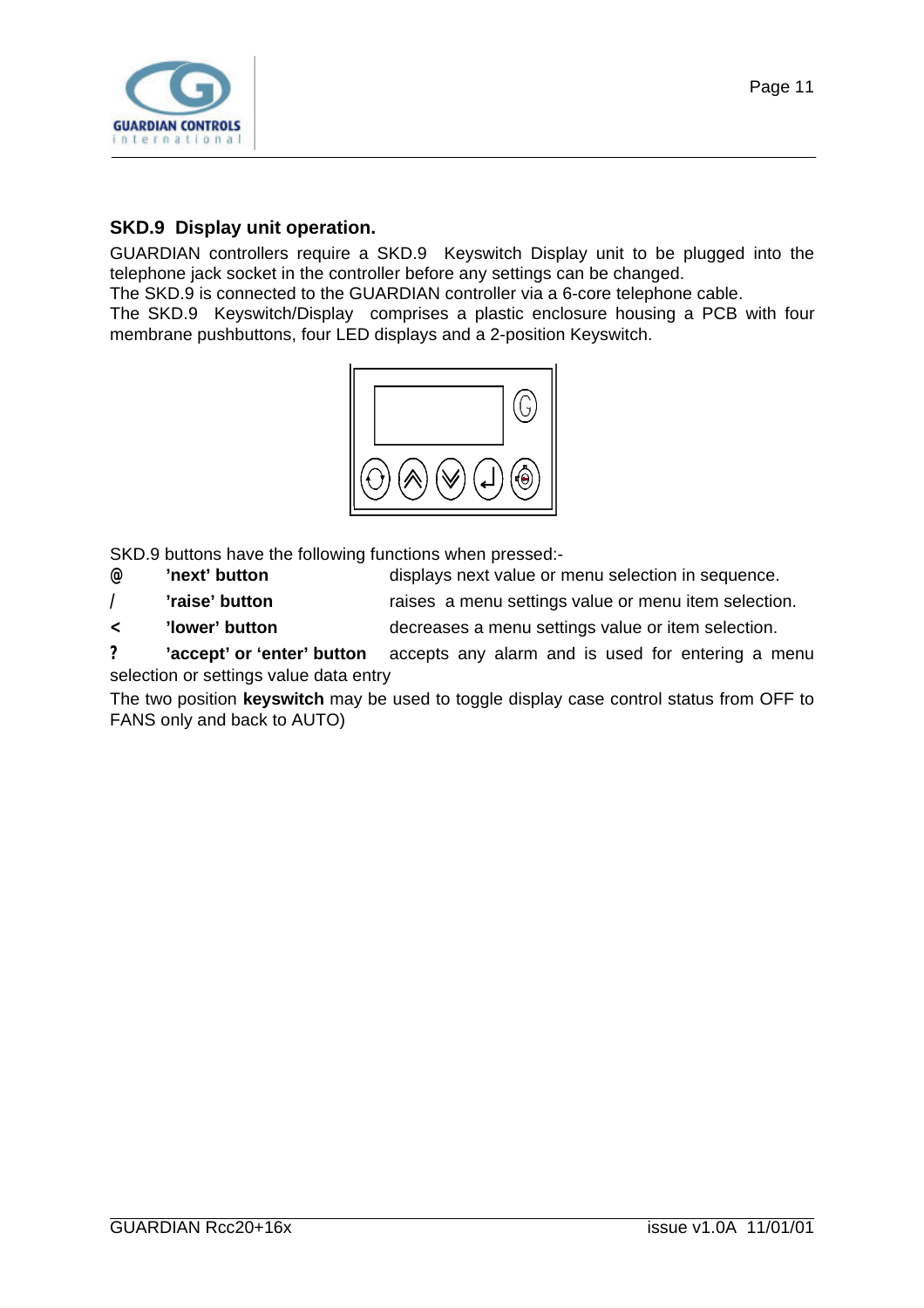

### **Button operation shorthand.**

To assist in easy set-up of control setpoints, delays, timers and other configuration settings, the sequence of button presses and subsequent displays will be shown in this handbook as below:

ii) A button symbol means press that button

iii) A display box shows the result of the last button press on the SKD.9 display.

#### EXAMPLES

@ Auto @ -OFF ? -OFF is shorthand

for

Press **'next'** button which then displays AUTO

Press **'next'** button which then displays OFF

Then press **'enter'** button which changes the control mode to OFF and displays -OFF @:@ Auto ?

Press **'next'** repeatedly until **Auto** is displayed then press **'enter'.**

 $rFt = -17$ 

means the display alternates between the value identifier tag and the latest value.

 $rFt=-\infty c=-FAH$ 

means the display alternately flashes between the value identifier tag (return air temperature), the measured value ( open circuit ) and the alarm or trip message.

### **Configure unit address.**

### **Enter Passcode PP05 for normal changes**

Before any permanent change of controller settings are made then the correct entry of the appropriate passcode is necessary.

Most normal system settings require entry of passcode PP05

@:@ SEt= ? PP00 /:/ PP05 ?

Press **'next'** repeatedly until **SEt** is displayed then press **'enter'**. **PP00** is displayed. Press **'raise'** repeatedly until **PP05** is displayed and then press **'enter'.**

#### **Select Address**

e.g. set-up unit for address 180.5

#### **Enter Passcode as button sequence as above**

| $\varpi$ $\varpi$ $\varpi$ $\varpi$ $\varpi$ $\varpi$ |  |  |
|-------------------------------------------------------|--|--|
| @ @ A001 / / A180 ? A180                              |  |  |
| @ d005 ? d005                                         |  |  |
| $\omega$ $\omega$ Fnd= ? =-26                         |  |  |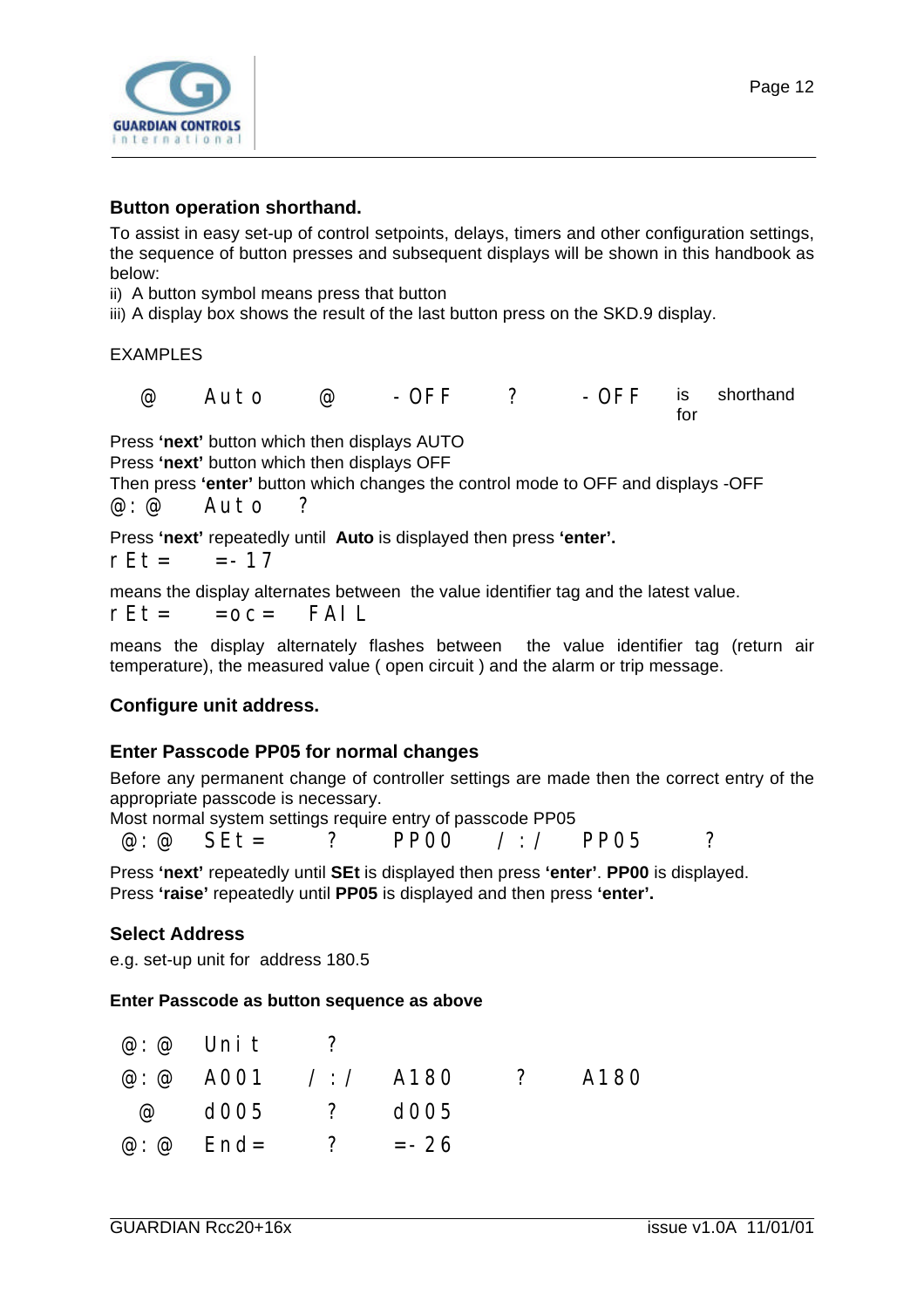

### **RS485 Communications**

When the correct highway address has been entered as above then the controller can communicate with the GUARDIAN CONSULTANT PC for central alarm monitoring and temperature display. Control setpoints, defrost times and alarm limits may then be sent to the controller from the PC rather than using the SKD9 Keyswitch display. For further details see page 39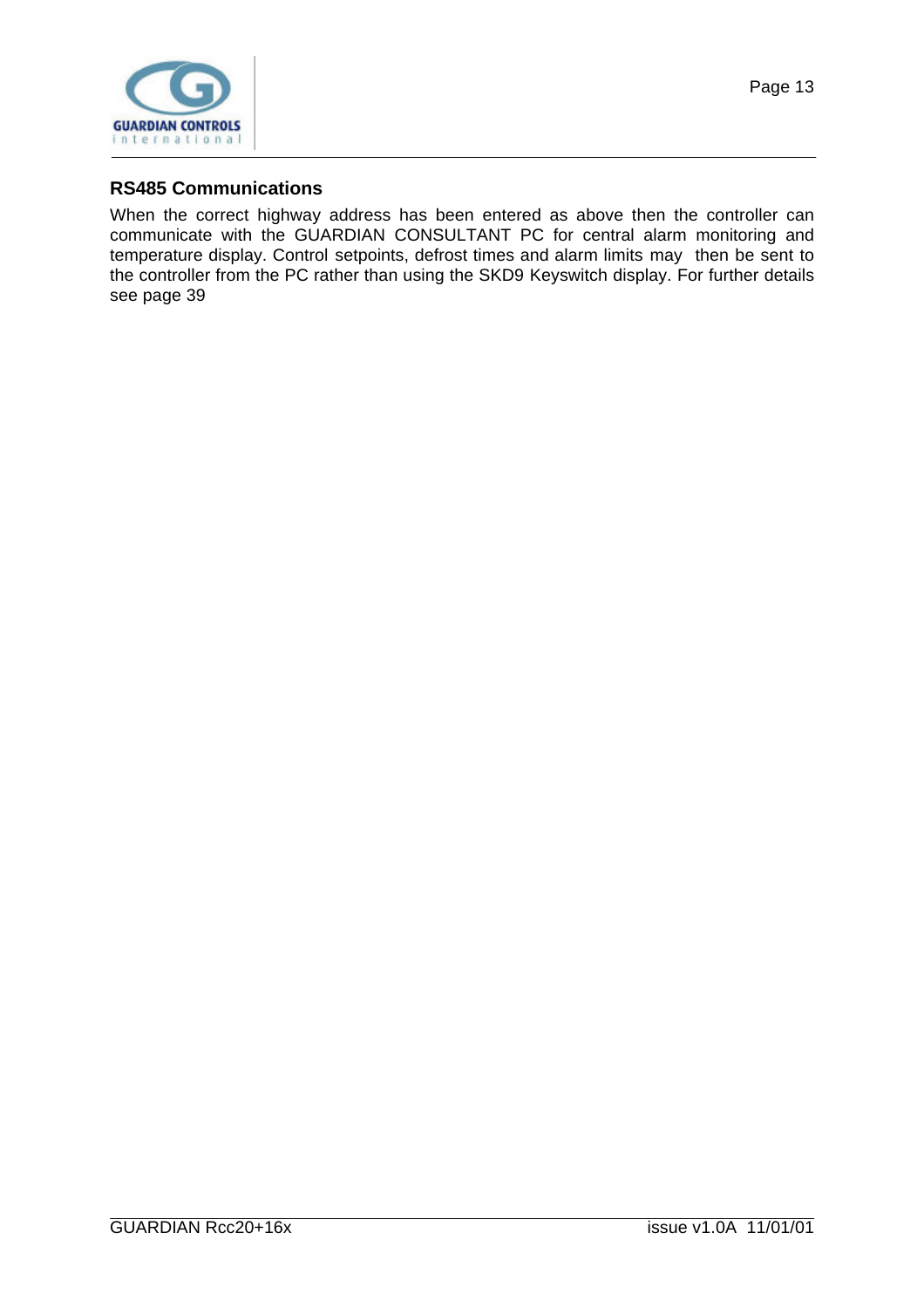

The SKD.9 Keyswitch display provides a display at the compressors of pack pressures, number of compressors running or tripped etc.

Display of other measured values by pressing 'next'  $\mathbb{\mathbb{C}}$  button, the values displayed depend on the unit model selected.

Passcode protected setup of controller setpoints, timers and limits.

C (⊜

next raise lower enter keyswitch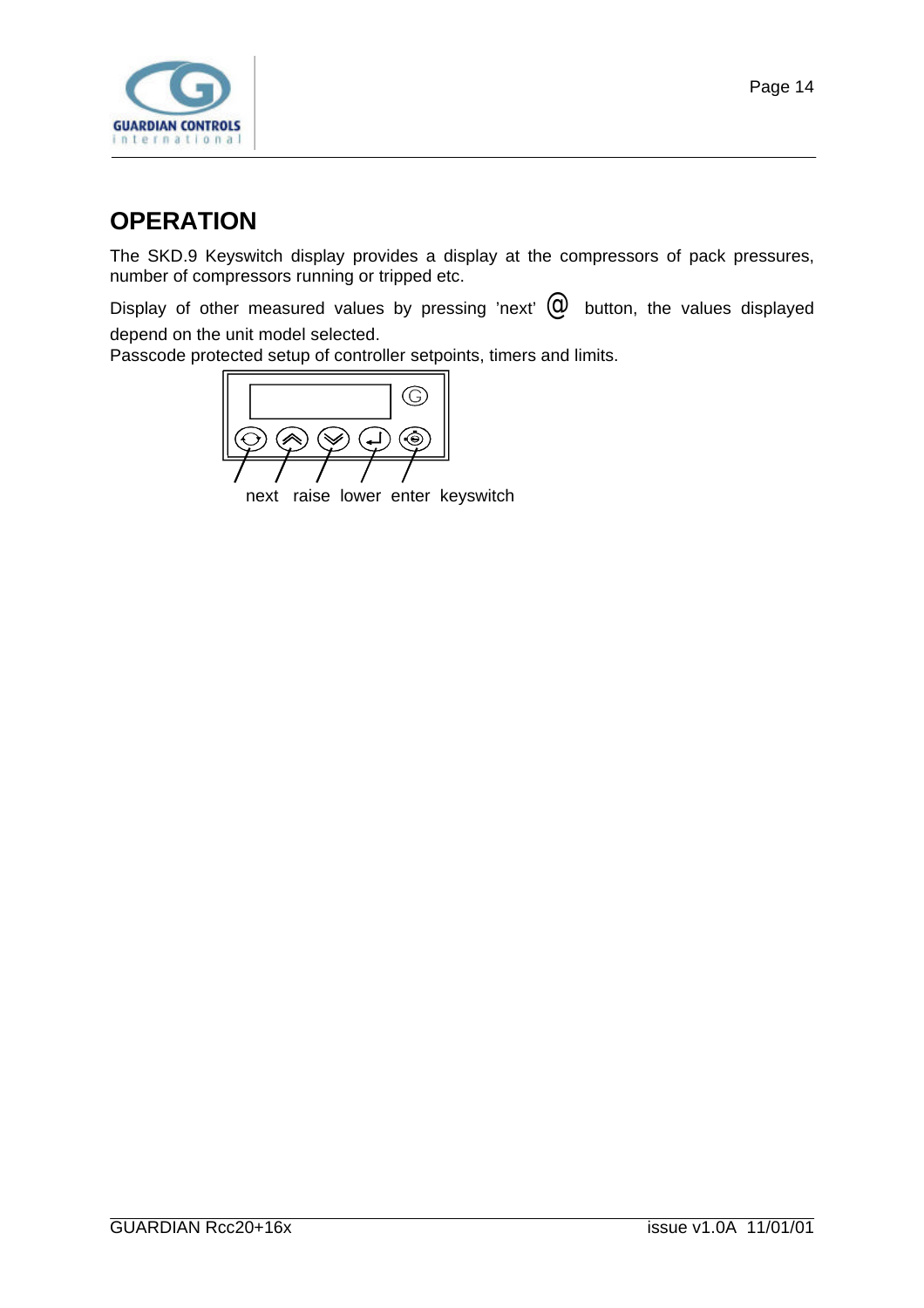

### **Compressor Displays**

The following displays are available by repeatedly pressing  $\mathcal Q$ . Value displays are alternated with an identification Tag (ie 'Suct') which is displayed for a quarter time:- All pressure are in bar gauge

| Tag                  | <b>Value</b>  |                                                                                                 |
|----------------------|---------------|-------------------------------------------------------------------------------------------------|
|                      | $Suct = 2.3b$ | Suction pressure (-1 to 24barG)                                                                 |
| $\textsf{Lodd}$ =125 |               | Total pack amps                                                                                 |
| $CAP=$               | $=100$        | Total Pack Capacity % (0 to 100 %)<br>(capacity)<br>raise/lower operative in HAnd control mode) |
|                      | $S-UP = 3.5$  | Stage up timer count                                                                            |
|                      | $S-dn = 0.3$  | Stage down timer count                                                                          |
|                      | Auto          | Pack Auto control mode<br>(press 'accept')                                                      |
|                      | $OFF =$       | Pack OFF control mode<br>(press 'accept')                                                       |
|                      | hAnd          | HANd control mode (press 'accept')<br>(enables<br>raise/lower buttons)                          |
| $CPrS = 1 = 11$      |               | Compressor motors running status                                                                |
| $tri P = 11$         |               | Motor trip status                                                                               |
| $LEul = 35$          |               | Liquid level % if fitted                                                                        |
| $= 5t = -36$         |               | Suction temperature if 'STSH'                                                                   |
| $= E t = -38$        |               | Equivalent Suction temperature if 'STSH'                                                        |
| $= S H = = = 4$      |               | Suction superheat temperature if 'STSH'                                                         |
| CSEt                 |               | Request compressor parameter change                                                             |
| FAnS                 |               | Press 'accept' to display discharge                                                             |
|                      |               |                                                                                                 |

**CONDENSER FAN DISPLAYS MAY ALSO BE SELECTED BY PRESSING 'Lower' with 'Suct' on display COMPRESSOR SETTINGS MAY ALSO BE SELECTED BY PRESSING 'Raise' with 'Suct' on display**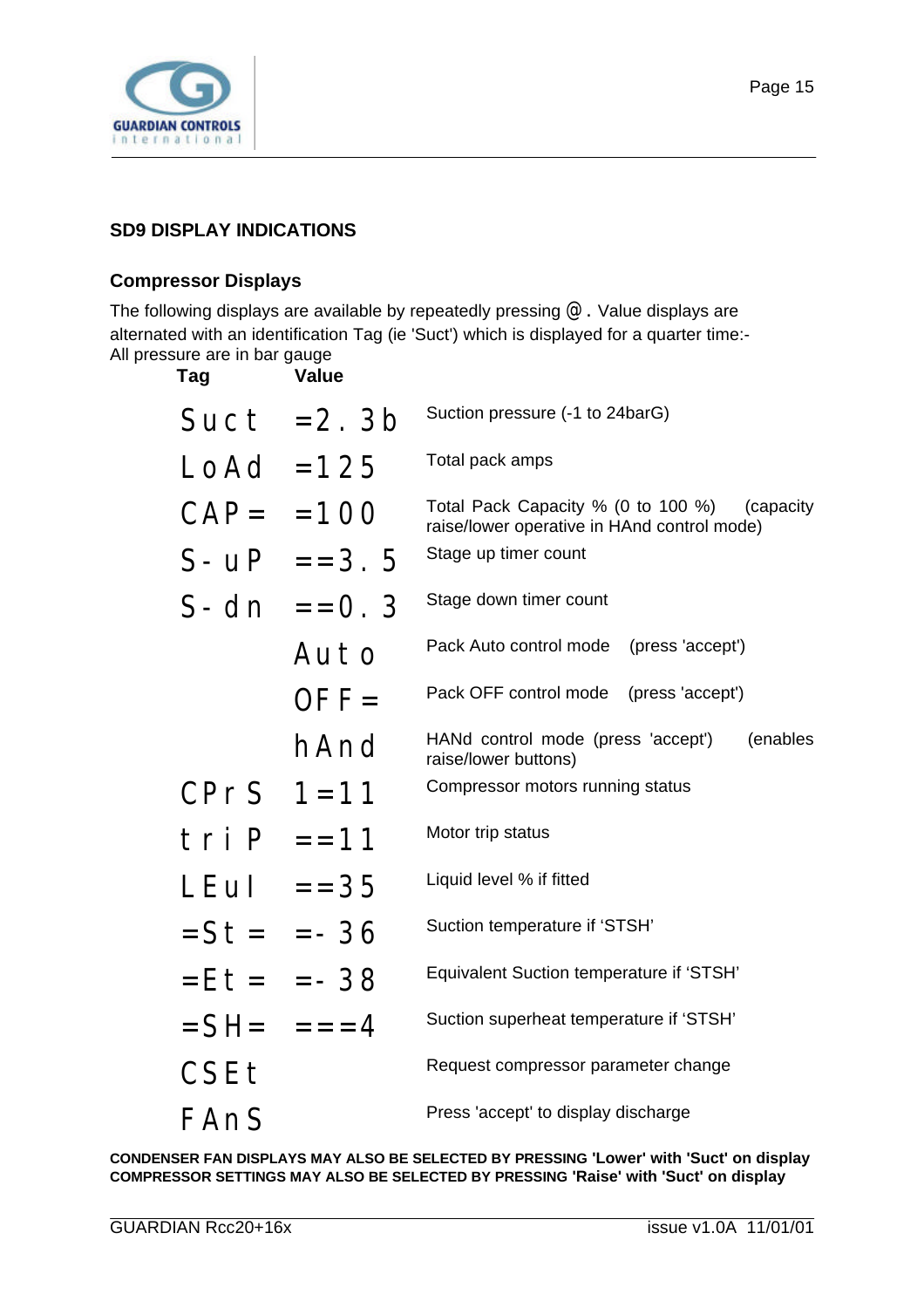

### *Default Displays* The default suction pressure display  $SUCt = 2.3$  Suction pressure (-1 to 24barG) is during AUTO or restart sometimes replaced by 8888 During restart  $\bigcap_{\mathcal{A}}$   $\big|$   $\ \sqsubset$  Unit model configuration selected  $\begin{array}{cc} 1 & 1 \end{array}$  (Software version)  $-\bigcap_{i=1}^n \Box_i$  If unit selected OFF  $H_A \cap A$  If unit selected hand control  $=$   $\bigcap C$  =  $\bigcap A$  | | if RS485 comms watchdog fail

### **TRIPS AND ALARMS**

### **PACK AND COMPRESSOR SAFETY TRIPS**

Pack trips always de-energise the system healthy output, stops all motors and de-energises the loading valve and fan relays.

Compressor Motor trips only stop the appropriate compressor.

ALL Trips are RESET locally by pressing the 'enter' button.

The last safety trip input detected is automatically displayed with a flashing alternative **'triP'** message.

The **'next'** button may always be used to view other displays.

Trip messages displayed depend on the unit model and the configuration selected.

### *Analogue Trips*

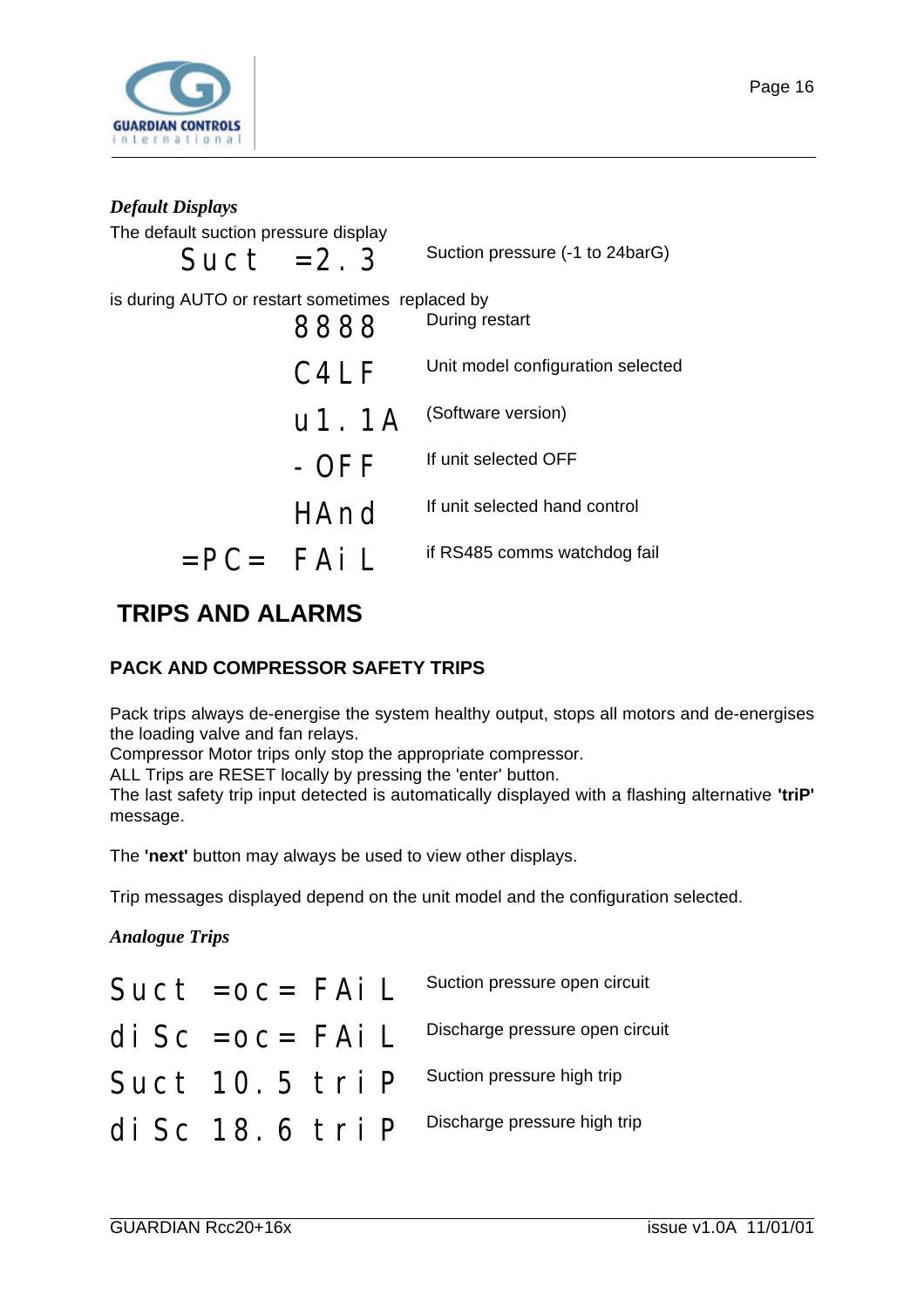

### $=$   $SH$  =  $O.5$   $+$   $r$   $+$   $P$  Superheat low trip

### *Digital Trips*

Individual compressor trips:-



 $C-1$  SF  $+$  Y Compressor one tripped. This is a result of the run signal not being present for 3 successive compressor starts. A similar display is used for all other compressors on the controller with just the compressor number changing. It always displays the most recent compressor to have tripped.

### *System Healthy Output*

IF a pack Safety trip occurs or suction pressure or discharge pressure signal inputs detect an open circuit FAIL or exceed trip limits then the System Healthy output is removed.

### **ALARMS**

#### *Analogue Alarms*

If the suction pressure, amps liquid level or superheat values go outside the high or low alarm limits then the appropriate value is displayed with a flashing alternative '**Hi**' or **'Lo**' alarm message.

| $Suct -0.8h = 0$                 | Suction Pressure Low alarm  |
|----------------------------------|-----------------------------|
| Suct 10. 8b Hi =                 | Suction Pressure High alarm |
| $\text{LOAd} = 120 \text{ Hi} =$ | Motor Load High alarm       |
| $ $ eul ==15 == $ $ 0            | Liquid level Low alarm      |
| $=$ SH= ===1 == $ $ $\cap$       | Superheat Low alarm         |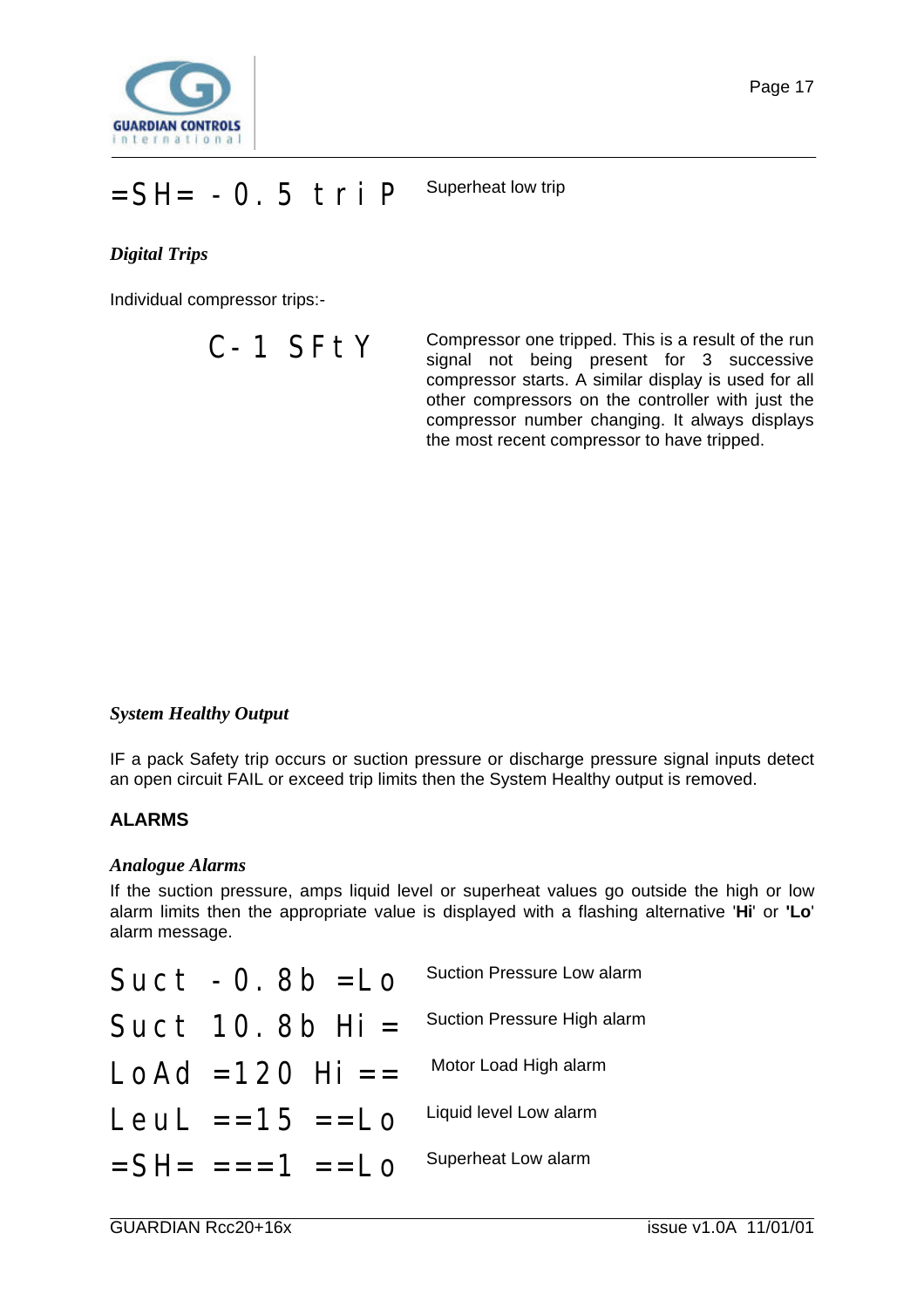

### *Digital Alarms*

Digital alarm messages include:-

| $O - A$ $\leq$ $I =$                               | Digital input Low level liquid alarm                         |
|----------------------------------------------------|--------------------------------------------------------------|
| $\text{Doli } S \text{ Al } r =$ Burst disc alarm. |                                                              |
|                                                    | $PMS$ Al $\Gamma =$ Phase fail alarm(Stops all compressors). |
| $Fan = Alr =$                                      | Condenser Fan Overload Alarm.                                |

### *PC-FAIL ALARM*

If the RCC20 unit is in **'Auto'** mode and a valid status request has not been received for 60 seconds via the RS485 highway then a Watchdog timer **'PC/FAIL'** message is displayed. This alarm is reset if 485 communications are restored or the AGT/SYS5/Locl/nonE is set to **'LocL'** or **'nonE'** in unit settings.

 $=$   $\bigcap C$  =  $\bigcap A$  | | if RS485 comms watchdog fail

### **MODE CHANGE Compressors**

Pressing 'next' until the pack mode selections are on display and then pressing **'enter'** changes the pack mode to the new selection displayed.

| Auto                              | AUTO pack control mode with compressor control<br>on suction pressure |
|-----------------------------------|-----------------------------------------------------------------------|
| $\bigcap$ $\bigcap$ $\bigcap$ $=$ | -OFF = pack control stopped $(s$ tandby operation)                    |
| hAnd                              | hAnd = pack control in local manual operation                         |

### *Pack Capacity Manual*

With the pack mode selected to HANd, the pack capacity can be increased or decreased by pressing **'raise'** or **'lower'** buttons when the pack capacity is on display.

 @:@ HAnd ? @:@ CAP= ==50 /:/ ==75 ?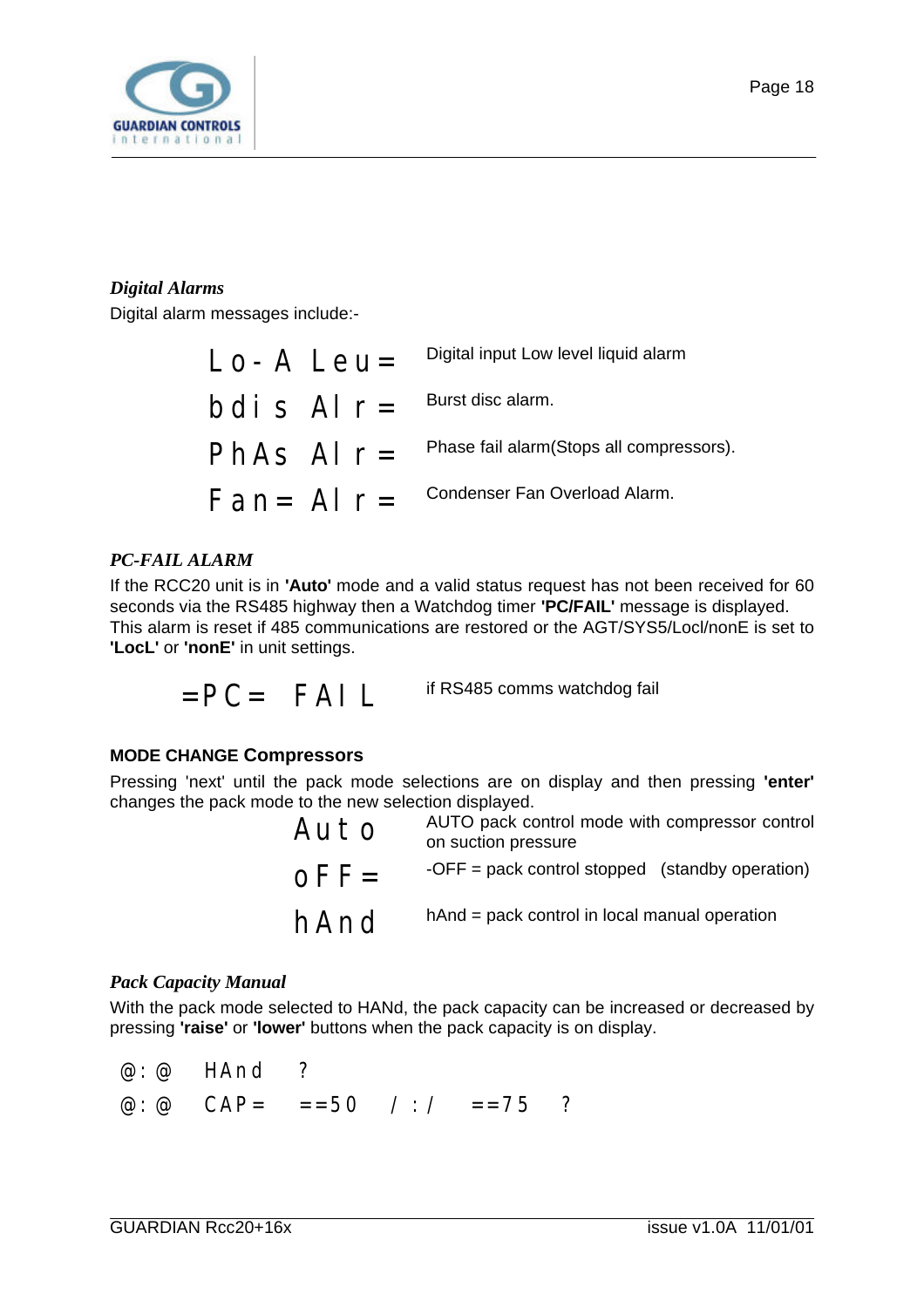

### **GLOBAL RS485 COMMANDS**

IF all compressors are tripped or the unit is in **'OFF'** mode and Trip Settings are **'CoFF'** then a GLOBAL RS485 **'OFF'**command is sent to all case controllers on the same section of RS485 Highway to prevent liquid flood back.

A GLOBAL RS485 **'AUTO'** command is sent on **restart**, when trip **'reset'** is pressed or when control mode is selected **'AUTO'**.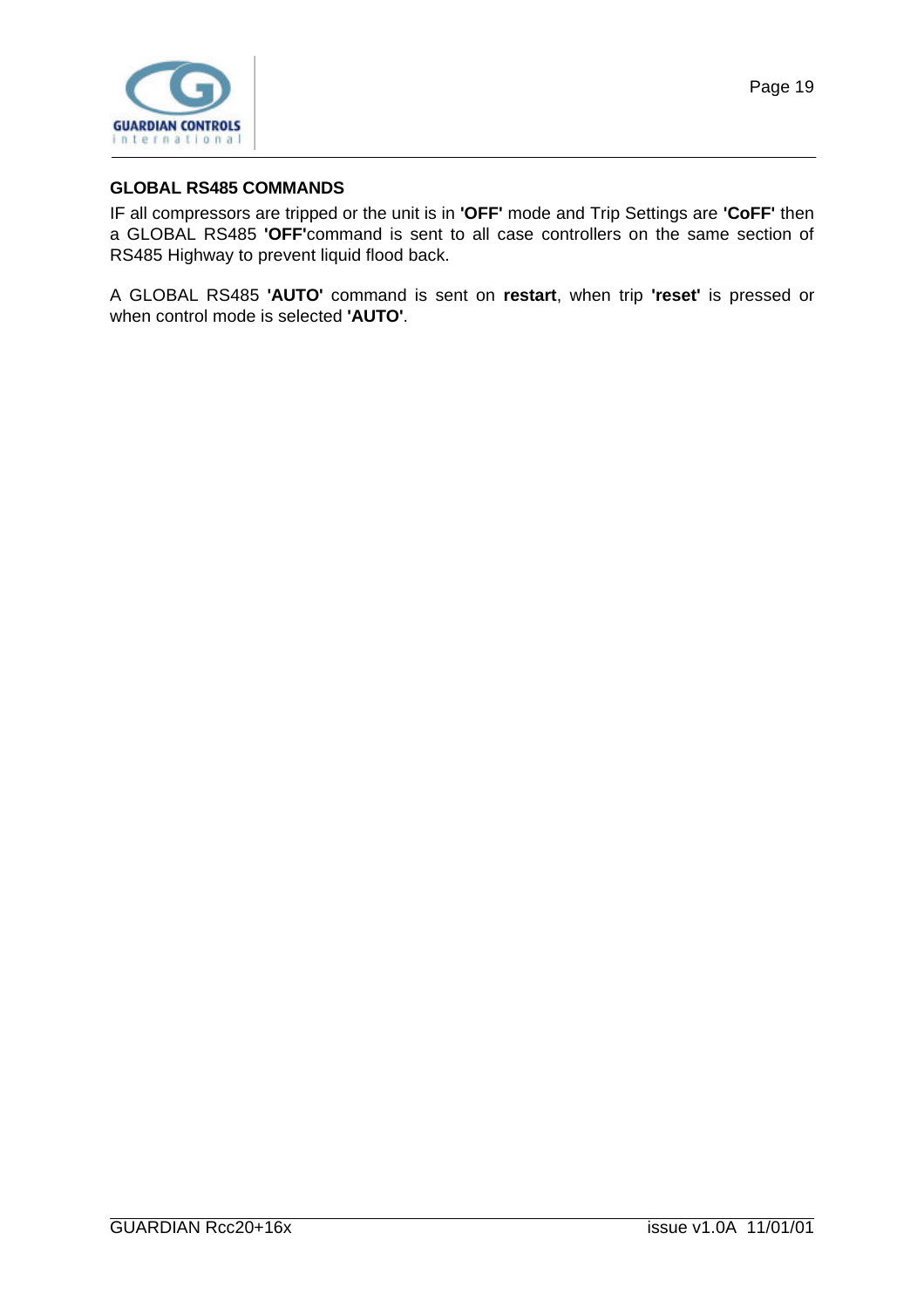

### **CONDENSER FAN DISPLAY**

The following displays are available by repeatedly pressing the 'next' button:-

| di Sc       | 14.5        | Discharge pressure                                                                                 |
|-------------|-------------|----------------------------------------------------------------------------------------------------|
| FAnS        | $=$ = $=$ 3 | Number of fans running<br>(No. of fans running changed by raise/lower<br>buttons if HANd selected) |
| <b>CELY</b> | $=$ = 1.3   | Fan stage delay timer (secs)                                                                       |
| Auto        |             | Auto control mode (press 'accept')                                                                 |
| $OFF =$     |             | OFF control mode (press 'accept')                                                                  |
| hAnd        |             | Hand control mode (press 'accept')<br>(enables raise/lower buttons)                                |
| tri P       | $11 ==$     | Fan trip status                                                                                    |
|             | $=66$       | analog output 0-100% if applicable for variable<br>speed Fans                                      |
| FSF t       |             | Request parameter change for FANS<br>(press accept & raise to PP05)                                |

Return to compressor display

COMPRESSOR DISPLAYS MAY ALSO BE SELECTED BY PRESSING 'Lower' with 'Disc' on display

CONDENSER SETTINGS MAY ALSO BE SELECTED BY PRESSING 'Raise' with 'Disc' on display

### **HIGH DISCHARGE PRESSURE**

If the discharge pressure goes outside the high alarm limit then the pressure value is displayed with a flashing alternative 'Hi' alarm message. The compressors are automatically unloaded to reduce the discharge pressure.

 $D_i$  Sc 10. 8b  $=$  $H_i$  Discharge Pressure High alarm

### **FAN OVERLOAD TRIPS**

Any fan overload trip causes the default display to alternate the failed FAN no. with a 'triP' message.

 $FAN3 + FIP$  fan 3 trip input closed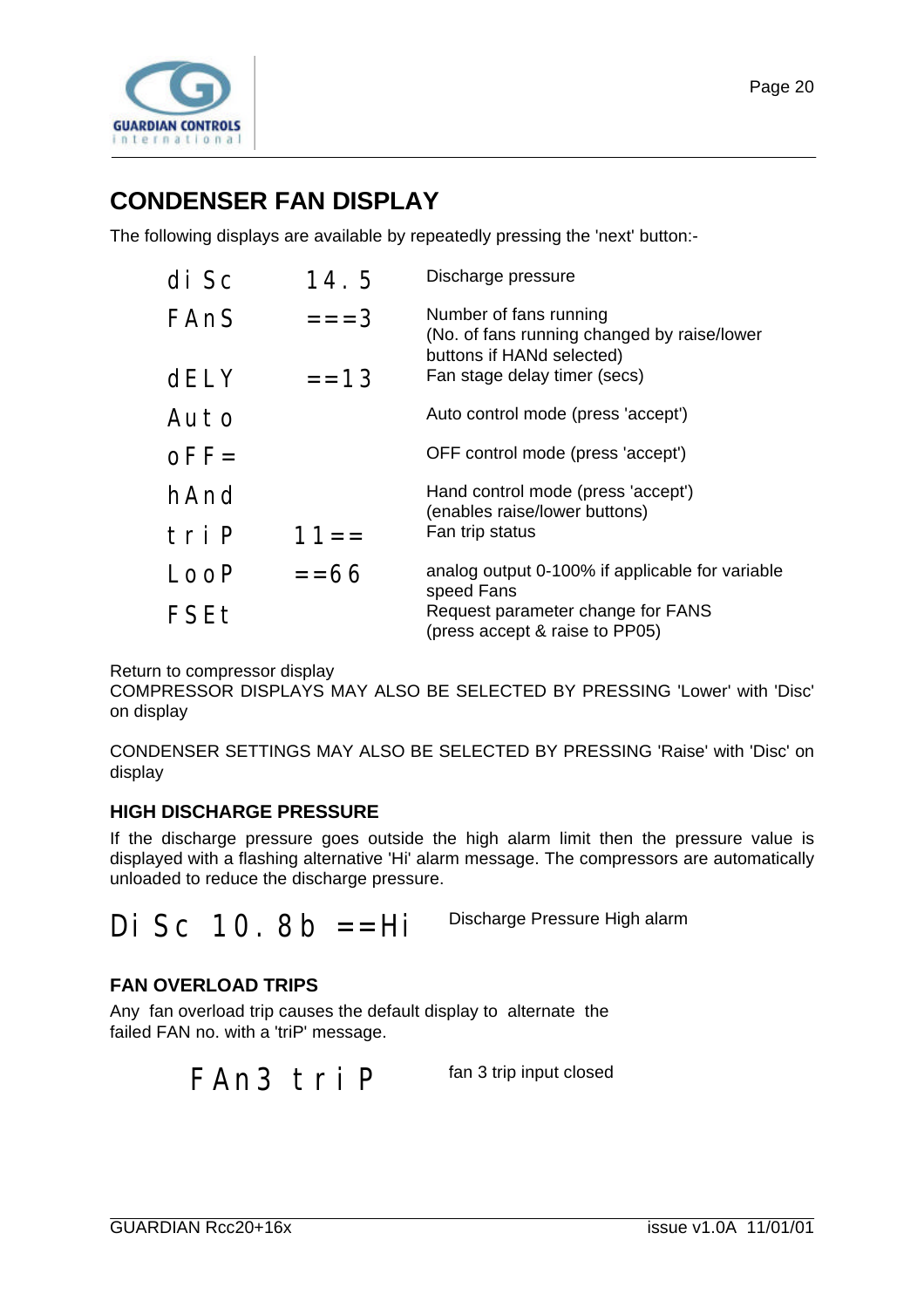

### **MODE CHANGE CONDENSERS**

Pressing 'next' until the condenser mode selections are on display and then pressing 'enter' changes the condenser mode to the new selection displayed.

| Auto                 |                     | Auto AUTO fan control<br>compressor control on discharge pressure | mode | with |
|----------------------|---------------------|-------------------------------------------------------------------|------|------|
| $() \vdash \vdash =$ | Fan control stopped |                                                                   |      |      |
| hAnd                 |                     | Fan control in local manual operation                             |      |      |

### **FAN CAPACITY MANUAL**

With the fan mode selected to 'HANd', the condenser capacity can be increased or decreased by pressing 'raise' or 'lower' buttons when the fan capacity is on display.

@:@ HAnd ?

 $\omega$ :  $\omega$  CAP= ==50 /:/ ==75 ?

A maximum of seven fan stages (fans or valves) are sequenced up or down.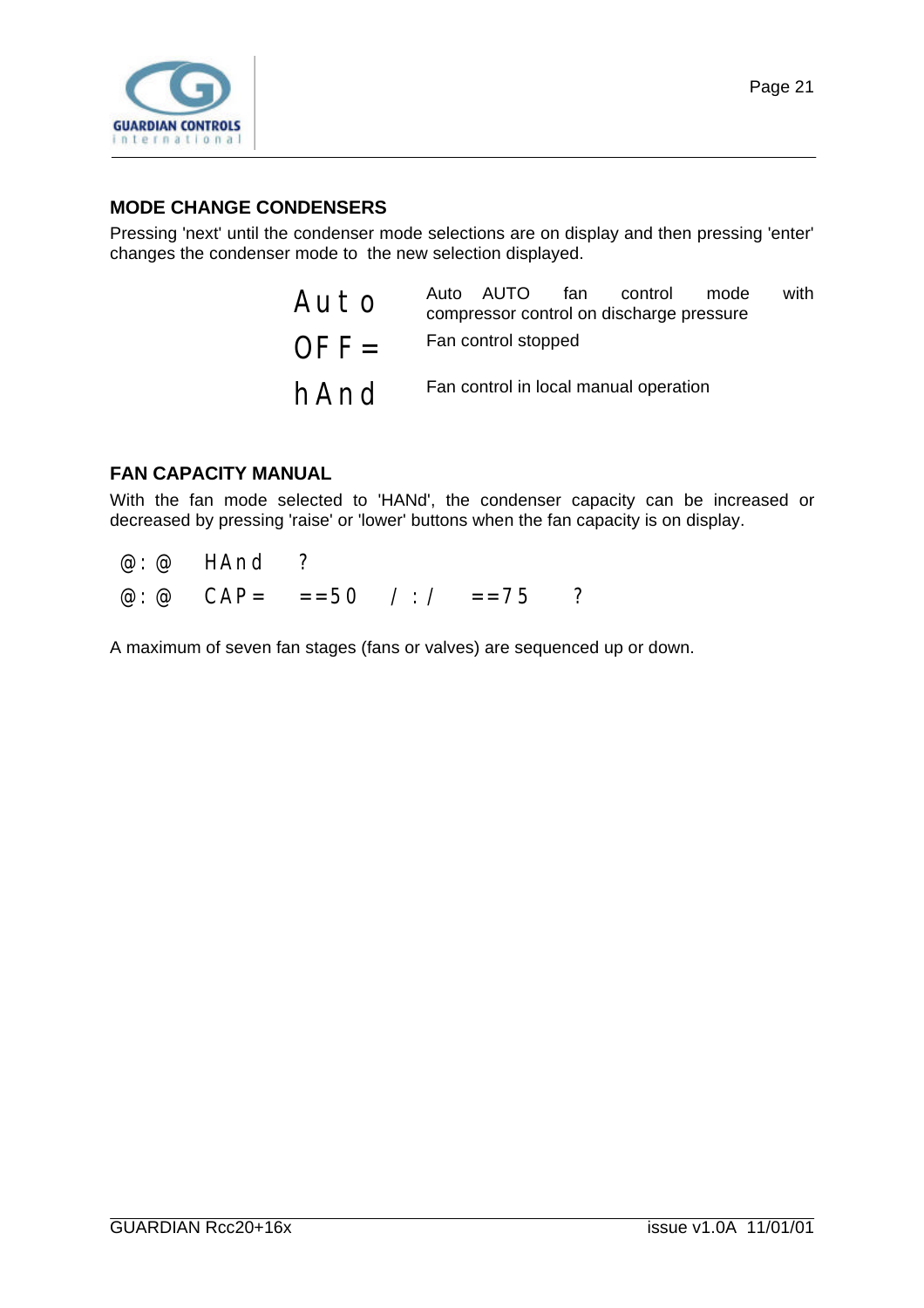

### **USEFUL BUTTON SEQUENCES**

The following button sequences should prove useful during normal service operation

### **Reset ALARM or TRIP**

diFF  $tri P$  ? = 2.4b RESET

### **Change suction control setpoint and differential**

|                                  | $@: @$ SEt= ? PPOO /:/ PPO5 ?     |      |  |
|----------------------------------|-----------------------------------|------|--|
| @ cprs ?                         |                                   |      |  |
|                                  | @ @ $c2.0b$ /:/ $c2.5b$ ? $c2.5b$ |      |  |
|                                  | @ cd01 /:/ cd02 ?                 | CdO2 |  |
| $\omega$ $\omega$ Fnd= ? = 2.6 b |                                   |      |  |

### **Check Unit Model**

|  | $\omega_1 \omega_2$ SF t = 2 PP00 /:/ PP05 ?                                                                                                                                                                                                                                                                                                 |  |  |
|--|----------------------------------------------------------------------------------------------------------------------------------------------------------------------------------------------------------------------------------------------------------------------------------------------------------------------------------------------|--|--|
|  | $\varpi$ $\varpi$ $\varpi$ $\varpi$ $\varpi$ $\varpi$ $\varpi$ $\varpi$ $\varpi$ $\varpi$ $\varpi$ $\varpi$ $\varpi$ $\varpi$ $\varpi$ $\varpi$ $\varpi$ $\varpi$ $\varpi$ $\varpi$ $\varpi$ $\varpi$ $\varpi$ $\varpi$ $\varpi$ $\varpi$ $\varpi$ $\varpi$ $\varpi$ $\varpi$ $\varpi$ $\varpi$ $\varpi$ $\varpi$ $\varpi$ $\varpi$ $\varpi$ |  |  |
|  | $\omega$ $\omega$ Fnd= ? = 2.6 b                                                                                                                                                                                                                                                                                                             |  |  |

### **Select Stub, Case No and Address**

e.g. setup unit for system 60, case 1, at address 180

|                          |               | @ @ SEt= ? PP00 / / PP05 ? |  |  |
|--------------------------|---------------|----------------------------|--|--|
| $\omega$ $\omega$ unit ? |               |                            |  |  |
|                          |               | @ @ Sn01 / / Sn60 ? Sn60   |  |  |
|                          | @ Cn01 ? Cn01 |                            |  |  |
|                          |               | @ A001 /:/ A180 ? A180     |  |  |
|                          |               | $\omega$ Fnd= ? = 2.6b     |  |  |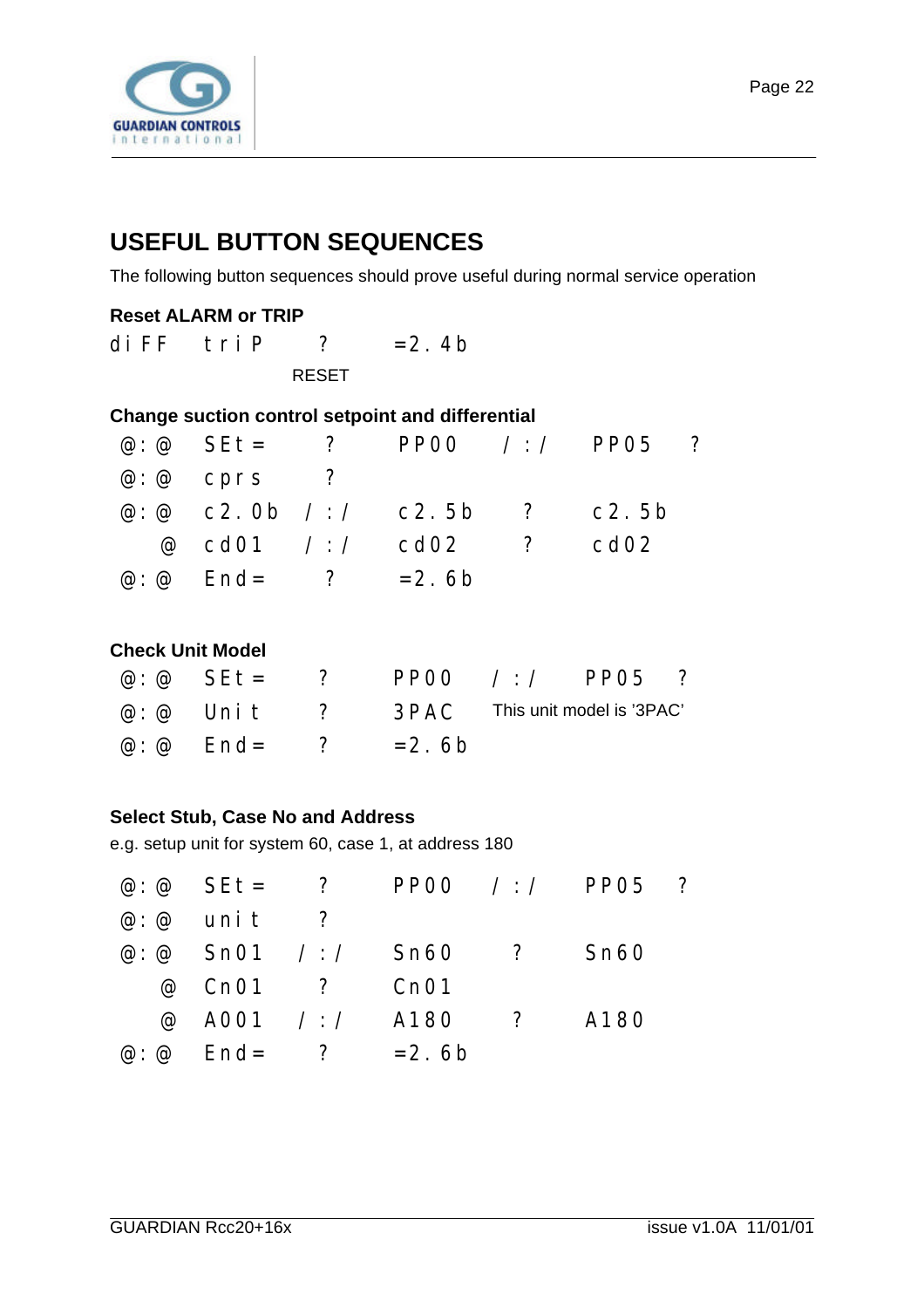

### **SETUP OPERATION**

Setup operation lasts for a maximum of 5 minutes after being activated by pressing,  $\widehat{?}$ , with CSEt or FSEt on the display panel.

On entry to Setup passcode PP00 is displayed.

To change any settings passcode PP05, PP09 or PP11 must be first selected using  $\sqrt{ }$ 

### and  $\widehat{ }$  pushbuttons.

If the correct passcode is not entered then setup values may be displayed but any attempted changes are ignored.

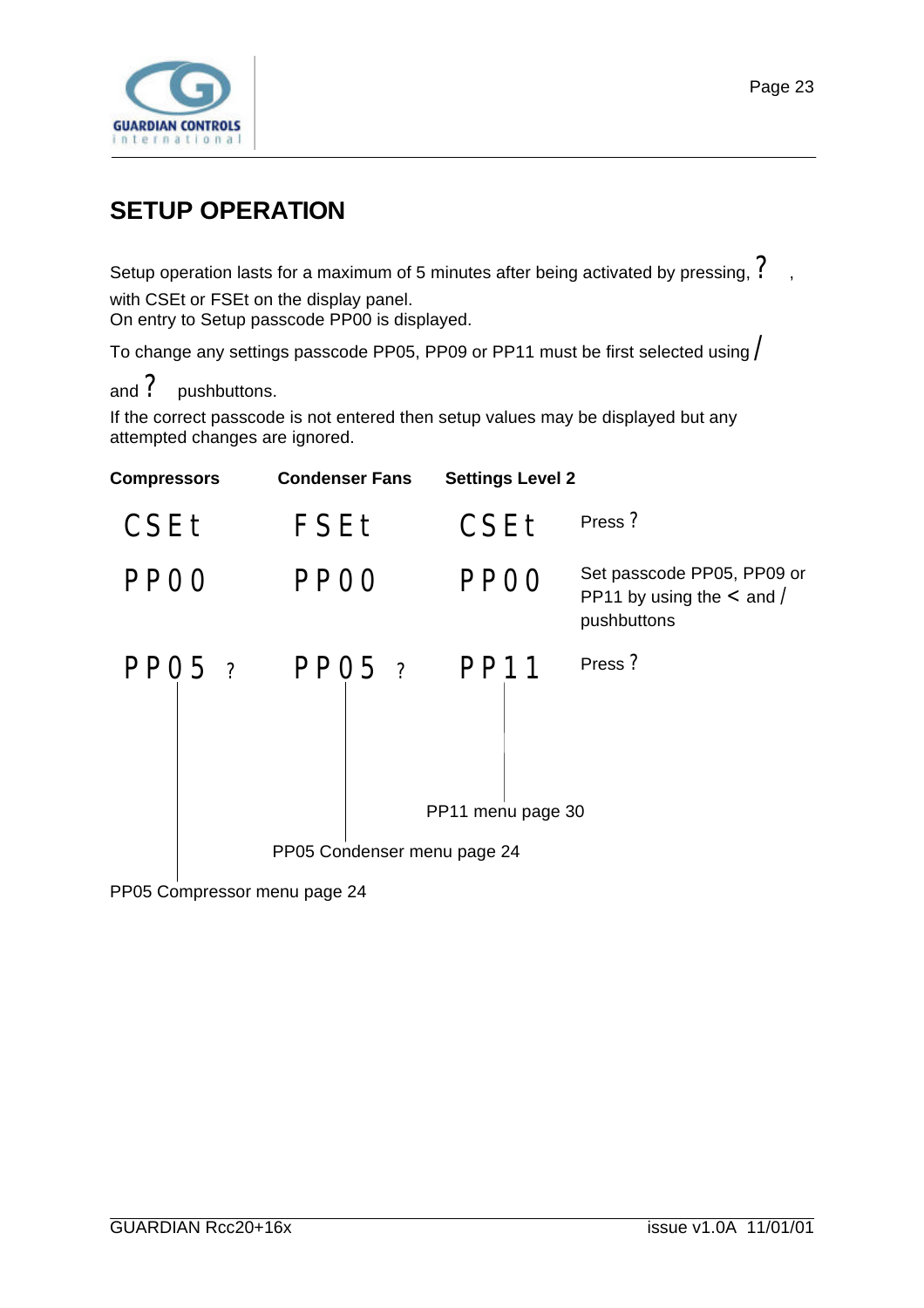

### **Setup Functions (Normal) passcode 05**

### **PP05 Menu**

Press  $@$  to sequence through the following PP05 Menu selections:-Press ? to select the displayed menu

**Compressors**

| Unit                  | Uni t       | Unit model setup RCC-20            |
|-----------------------|-------------|------------------------------------|
| <b>CPRS</b>           | CPrS        | Compressor pressure control setup  |
| Delay                 | dELY        | Compressor delay timers            |
| Suction               | Suct        | Suction pressure alarm levels      |
| Levels                | LEuL        | Superheat and Liquid Alarm levels  |
| Trip                  | tri P       | Trip inputs and control            |
| <b>Size</b>           | CusE        | Compressor use                     |
| Load                  | LOAd        | Amps high alarm                    |
|                       |             |                                    |
| <b>Test</b>           | tESt        | Force relays on/off                |
| End                   | $End=$      | Return to suction pressure display |
|                       |             |                                    |
| <b>Condenser Fans</b> |             |                                    |
| Cond                  | Cond        | Condenser configuration            |
| Fans                  | FAnS        | Fan control settings               |
| Delay                 | <b>UELY</b> | Fan control delays                 |
| Fanp                  | FAnP        | Fan pressure Alarm Limits          |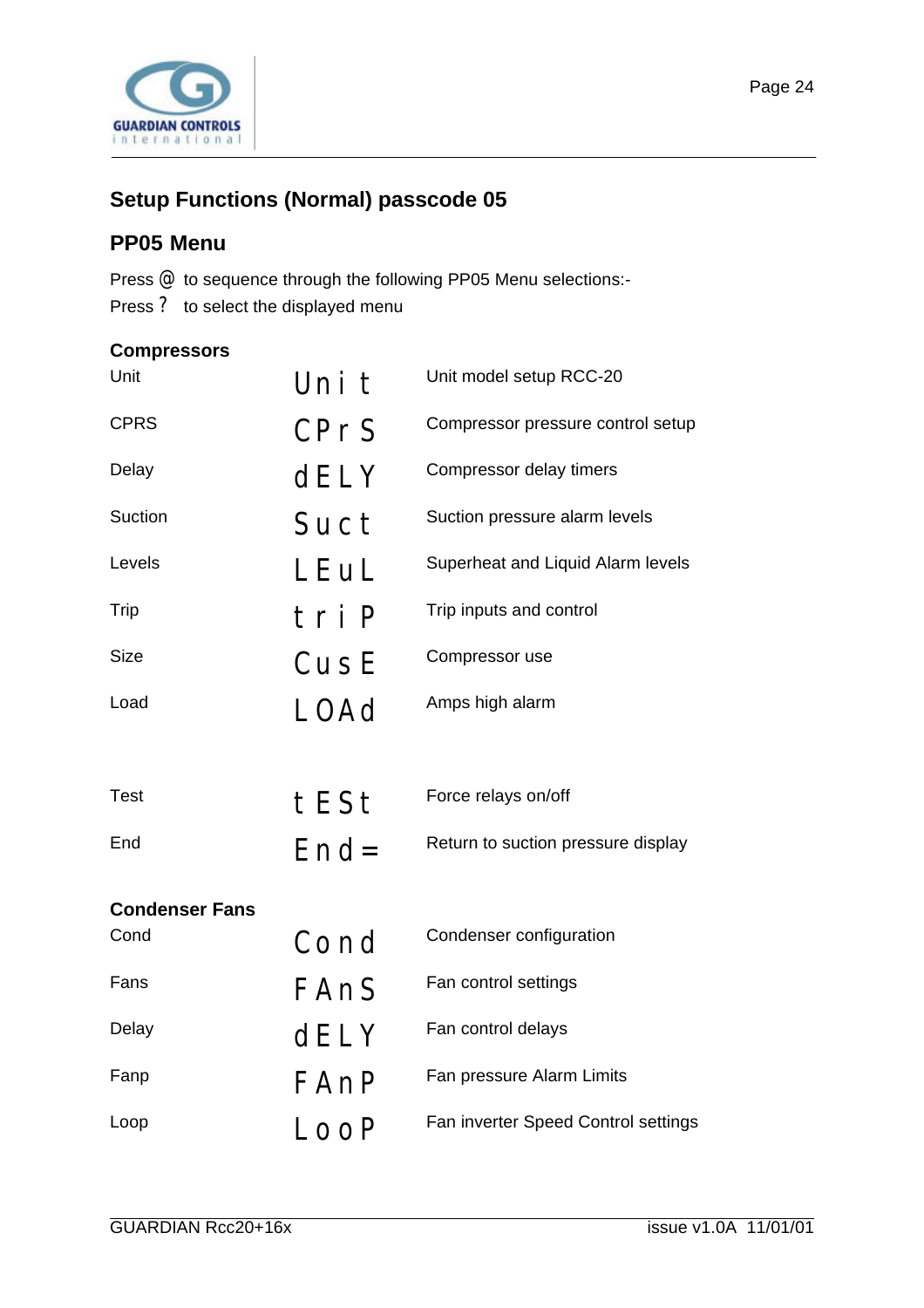

End  $E \cap C =$  Return to condenser pressure display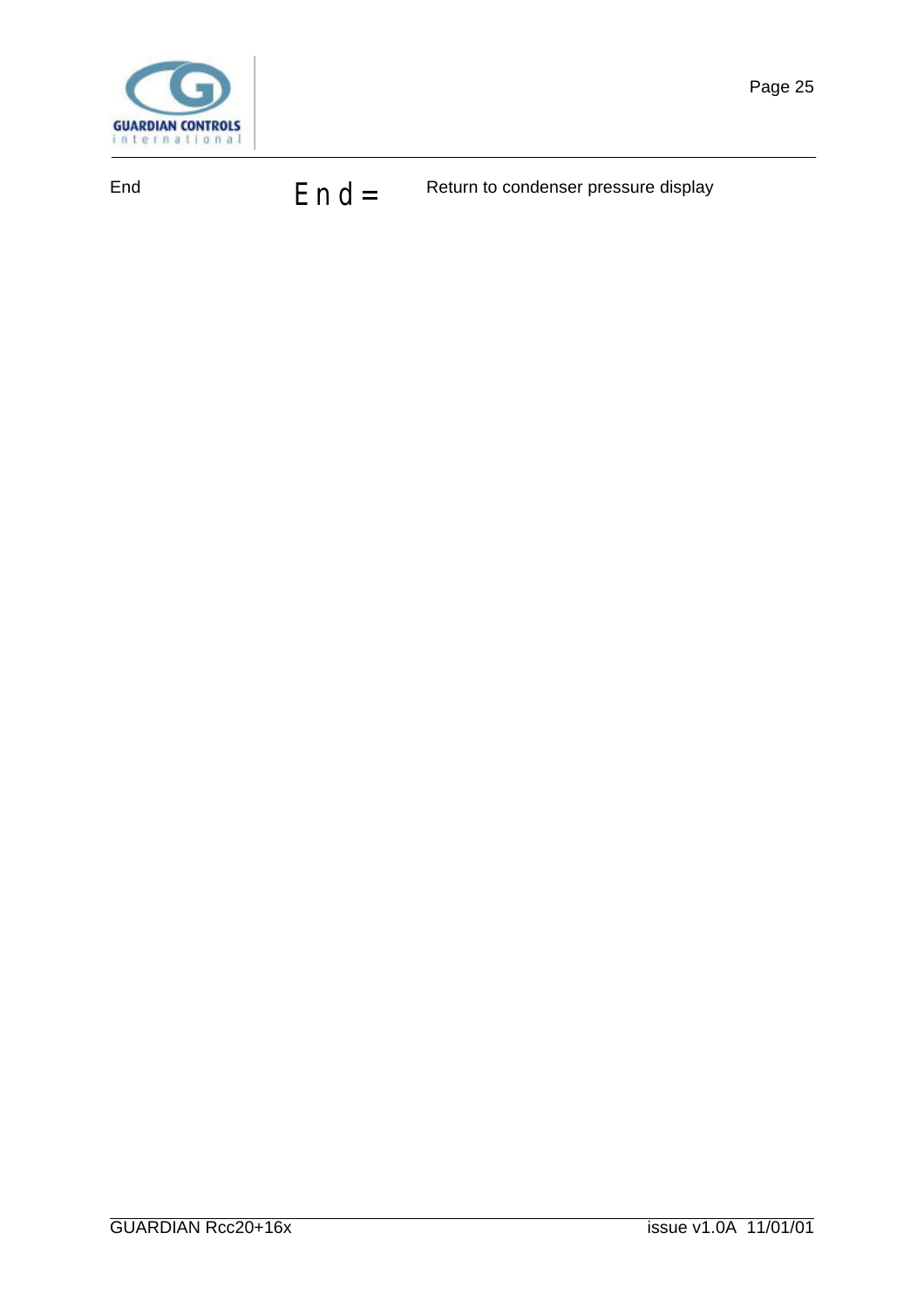

### **CONTROL PARAMETER DEFINITIONS.**

The following list of parameters may be accessed using the Sd9 display unit. Parameters are grouped under menu headings and may only be changed under pass-code control,(see page **Error! Bookmark not defined.** for a guide to using the Sd9 to access and navigate the menus).

Press  $@$  to sequence through the Setup selections

Press  $/$  or  $<$  to change the settings

Press  $\widehat{?}$  to accept the settings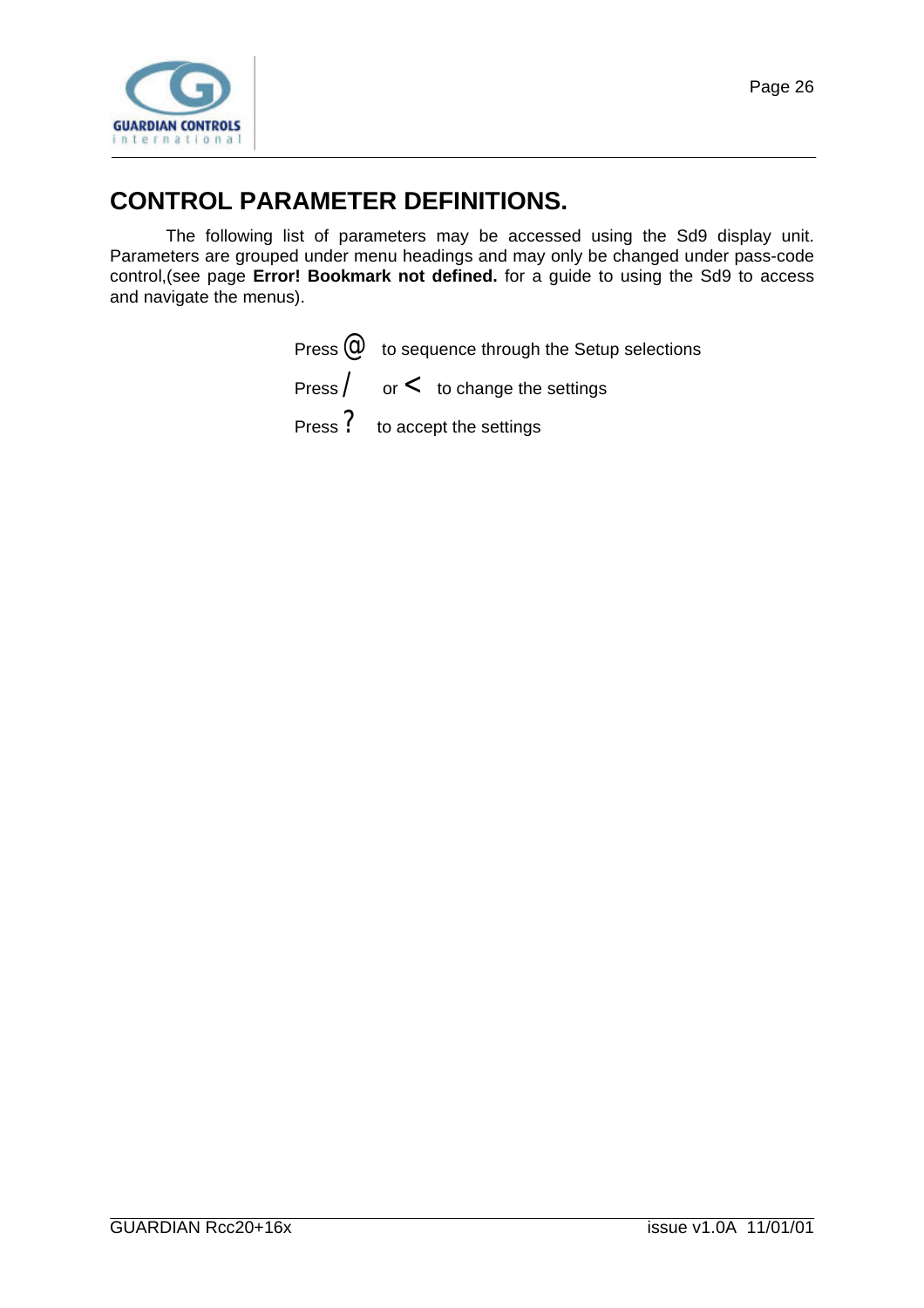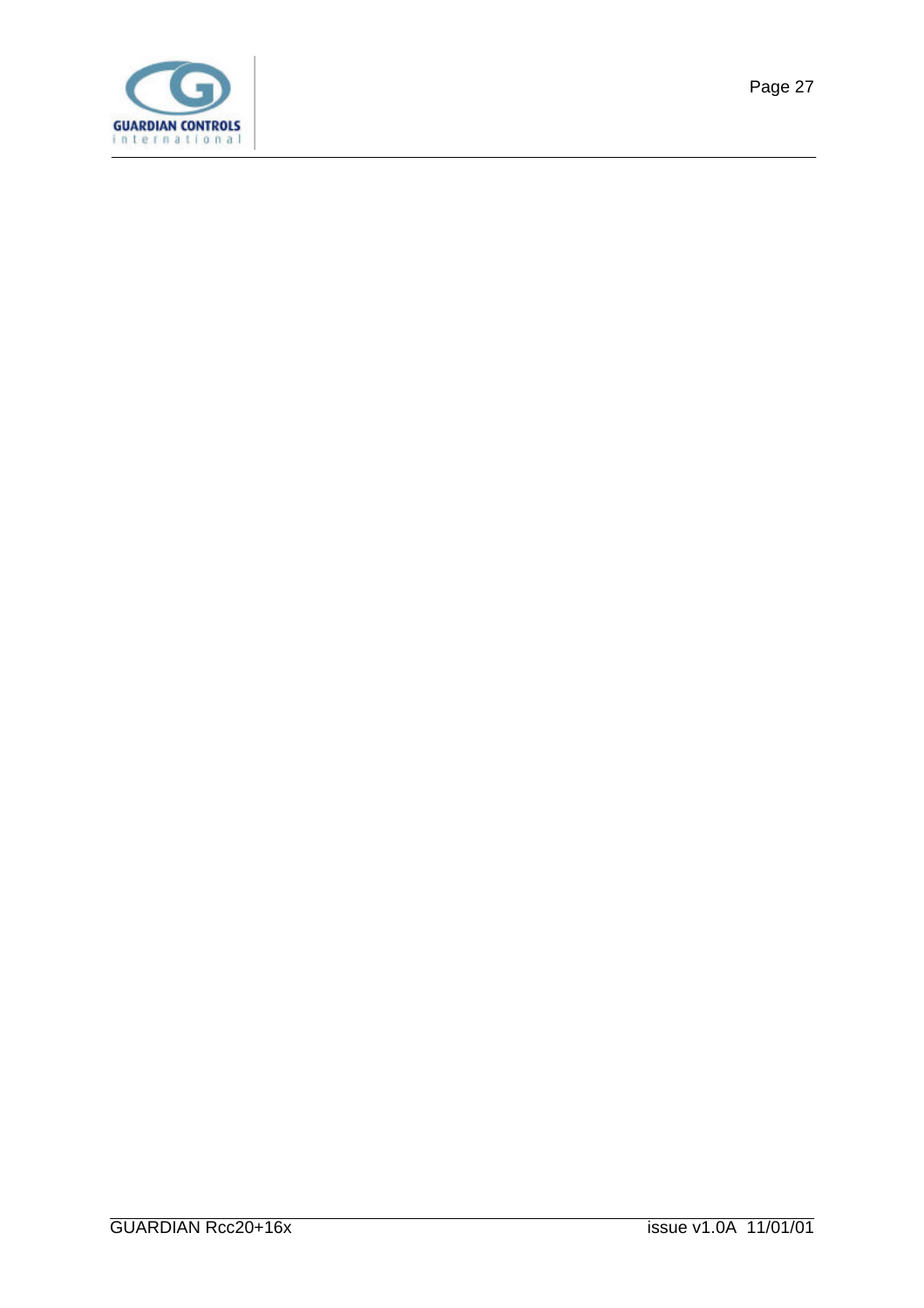

### **Configure the controller?**

Before enabling any connected devices to run make sure the controller has this essential commissioning data entered.

### *MENU: UNIT (PP05 Pass code level)*

(Unit as displayed on Sd9).

| Menu<br>item     | Sd9<br><b>Display</b>                                 | Menu item description                                                                                                                                                                                                                                                                                                                                                                                                                |
|------------------|-------------------------------------------------------|--------------------------------------------------------------------------------------------------------------------------------------------------------------------------------------------------------------------------------------------------------------------------------------------------------------------------------------------------------------------------------------------------------------------------------------|
| 1.               | C4Lf                                                  | Controller input/output control configuration.<br>Four compressor with one stage of capacity control and up to 5<br>condenser fan outputs.                                                                                                                                                                                                                                                                                           |
| 2.               | Std<br>rCL                                            | Control action required.<br>Standard. Relay outputs used for direct control of compressor.<br>Not supported on this unit.                                                                                                                                                                                                                                                                                                            |
| 3.               | dLEU<br><b>dOFF</b><br>ALEu<br>di Sc<br>oi LP<br>SAtP | Function/Configuration of input P3.<br>Digital liquid level input. Switch SWP3 must be set to DI-11<br>Digital Auto/Off mode input. Switch SWP3 must be set to DI-<br>11.<br>Analogue Liquid level. Switch SWP3 must be set to 4-20mA.<br>Discharge pressure. Switch SWP3 must be set to 4-20mA.<br>Oil pressure. Switch SWP3 must be set to 4-20mA.<br>Satellite compressor suction pressure. Switch SWP3 must be<br>set to 4-20mA. |
| 4.               | AnnP<br>huuH<br><b>dOFF</b><br><b>dALr</b>            | Function/Configuration of input P4.<br>Pack Current, Amps. Switch SWP4 must be set to Amps.<br>Pack Kilo-Watt Hours input. Switch SWP4 must be set to DI-<br>12.<br>Pack Auto/Off mode input. Switch SWP4 must be set to DI-12.<br>Pack/System alarm input. Switch SWP4 must be set to DI-12.                                                                                                                                        |
| 5.               | SnO3                                                  | Compressor System number.                                                                                                                                                                                                                                                                                                                                                                                                            |
| 6.               | A003                                                  | Controller address for RS485 communications with Consultant.                                                                                                                                                                                                                                                                                                                                                                         |
| $\overline{7}$ . | Agt<br>Sys5<br>Locl<br>nonE                           | Comms protocol in use.<br>Guardian Consultant protocol.<br>Third Party protocol.<br>Not supported.<br>No communications. (Prevents PC/Fail message on SKd-9)                                                                                                                                                                                                                                                                         |
| 8.               | Oi LA<br>Oi Lt                                        | Oil level action. (digital input terminal 6 on extension unit)<br>Alarm only.<br>Trip all compressors on the pack. Control will be stopped until<br>trip condition has been reset by pressing the 'Enter' key on the<br>SKd-9.                                                                                                                                                                                                       |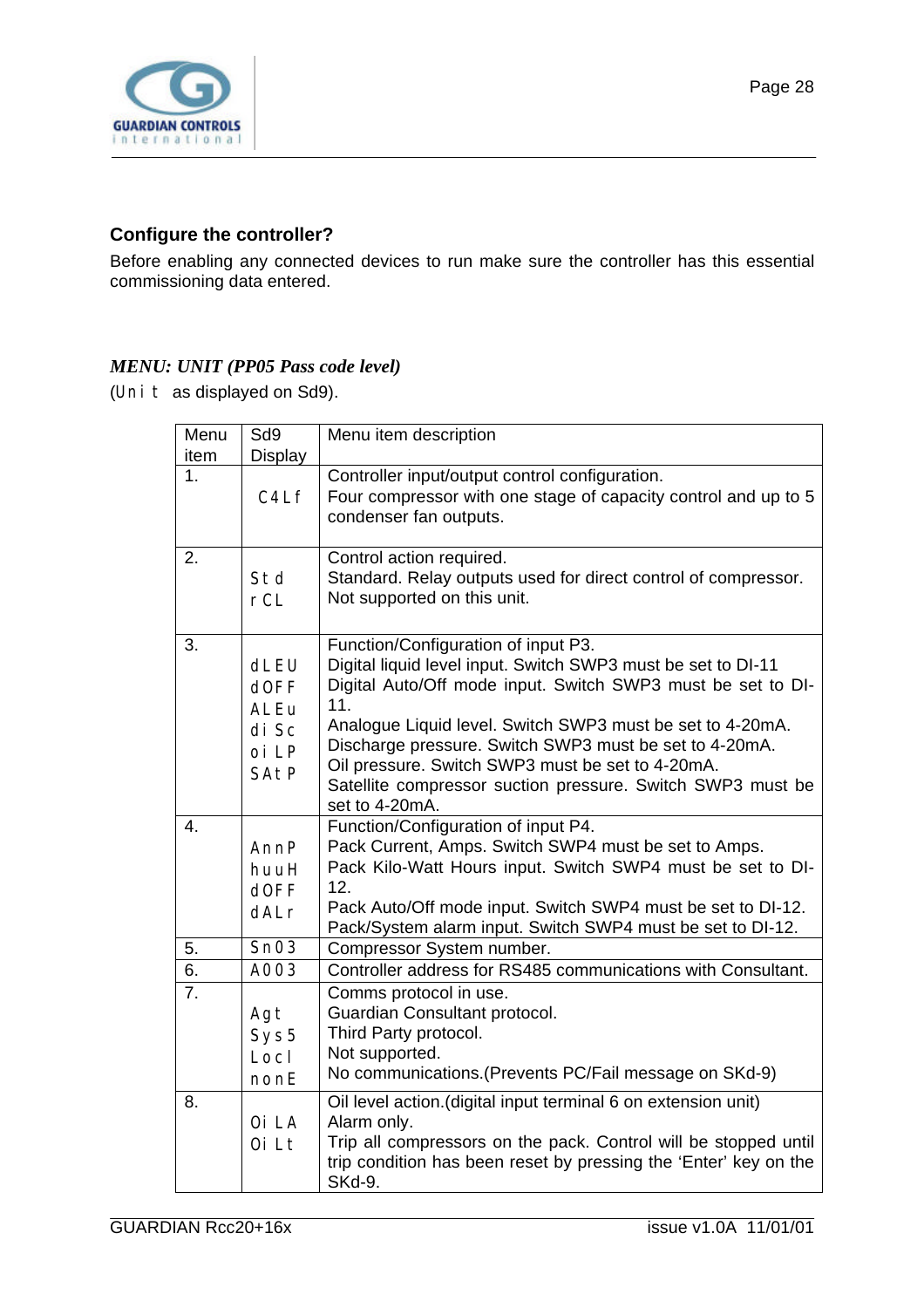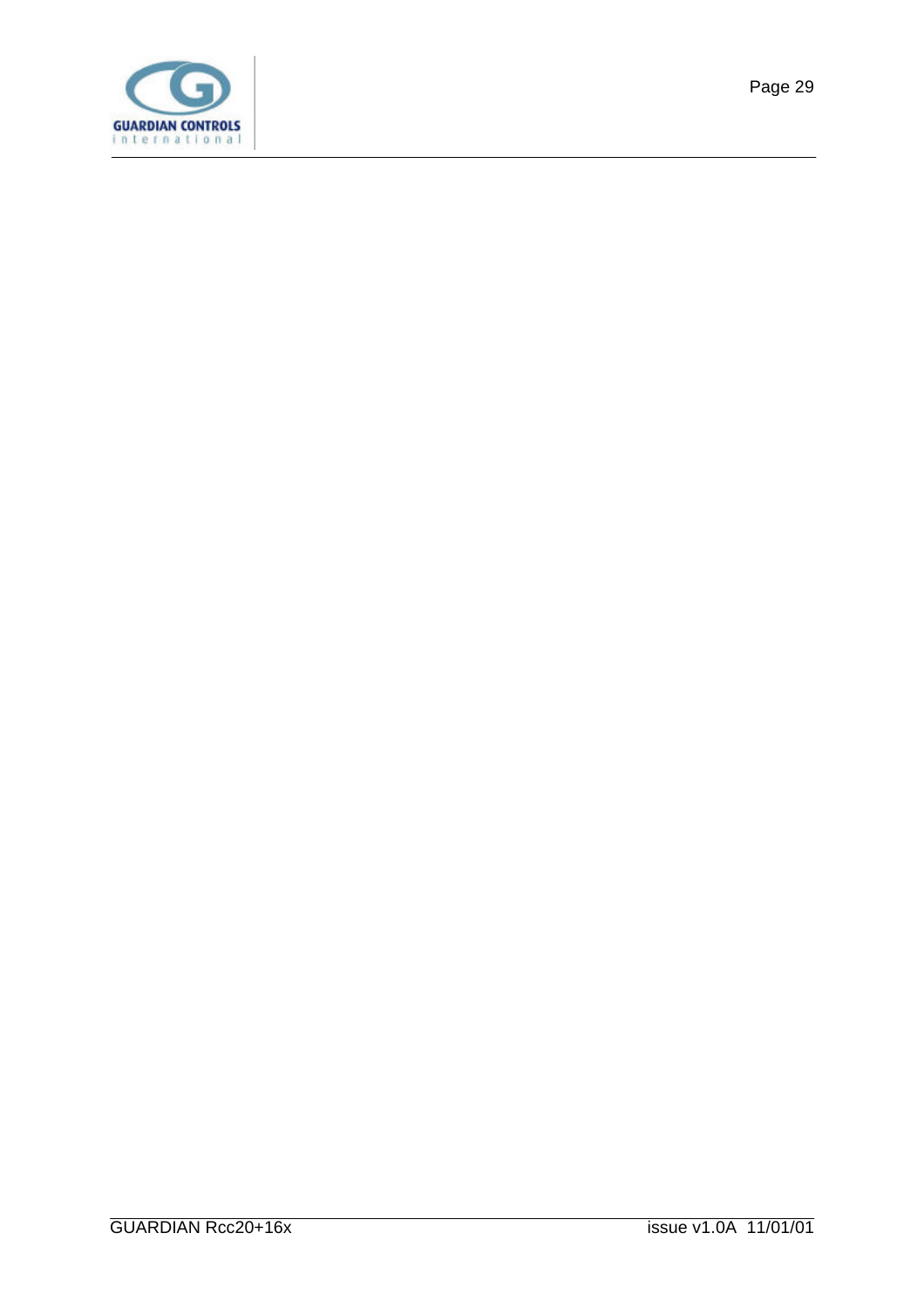

### **Pressure transducer scaling?**

For the correct compressor control is it important that the connected transducers, P1 to P4 on the main unit, are scaled correctly. The scaling data is normally found on the body of the transducer, (Pressures), or from the manufacturers data sheet. The controller requires what 4mA repersents, eg. -1 bar, and what 20mA, eg. 24bar.

#### *MENU: Scaling (PP11 Pass code level)*

(SCAL as displayed on SKd9).

(P1 p2 p3 p4 are sub menus of SCAL and refer to the 4-20mA inputs)

| Menu                        | Sd <sub>9</sub> | Menu item description                                        |
|-----------------------------|-----------------|--------------------------------------------------------------|
| item                        | <b>Display</b>  |                                                              |
| 1.                          | $-1.0$          | Input 4mA range. (For pressures this must be in bar gauge.)  |
|                             |                 | Value representing 4mA is normally found on transducer body  |
|                             |                 | or manufacturers data sheet.                                 |
| $\mathcal{P}_{\mathcal{C}}$ | H 24            | Input 20mA range. (For pressures this must be in bar gauge.) |
|                             |                 | Value representing 20mA is normally found on transducer      |
|                             |                 | body or manufacturers data sheet.                            |
|                             |                 | These two menu items are repeated for each of the sub        |
|                             |                 | menus.                                                       |

#### *MENU: Clear Run Hours (PP11 Pass code level)*

(CLrH as displayed on SKd9).

By pressing 'Enter' on this menu heading the compressor run hour counters will be reset to zero. You will be asked to confirm this action with 'sur E' being displayed. Pressing 'Enter' confirms the request, pressing 'Next' abandons the request.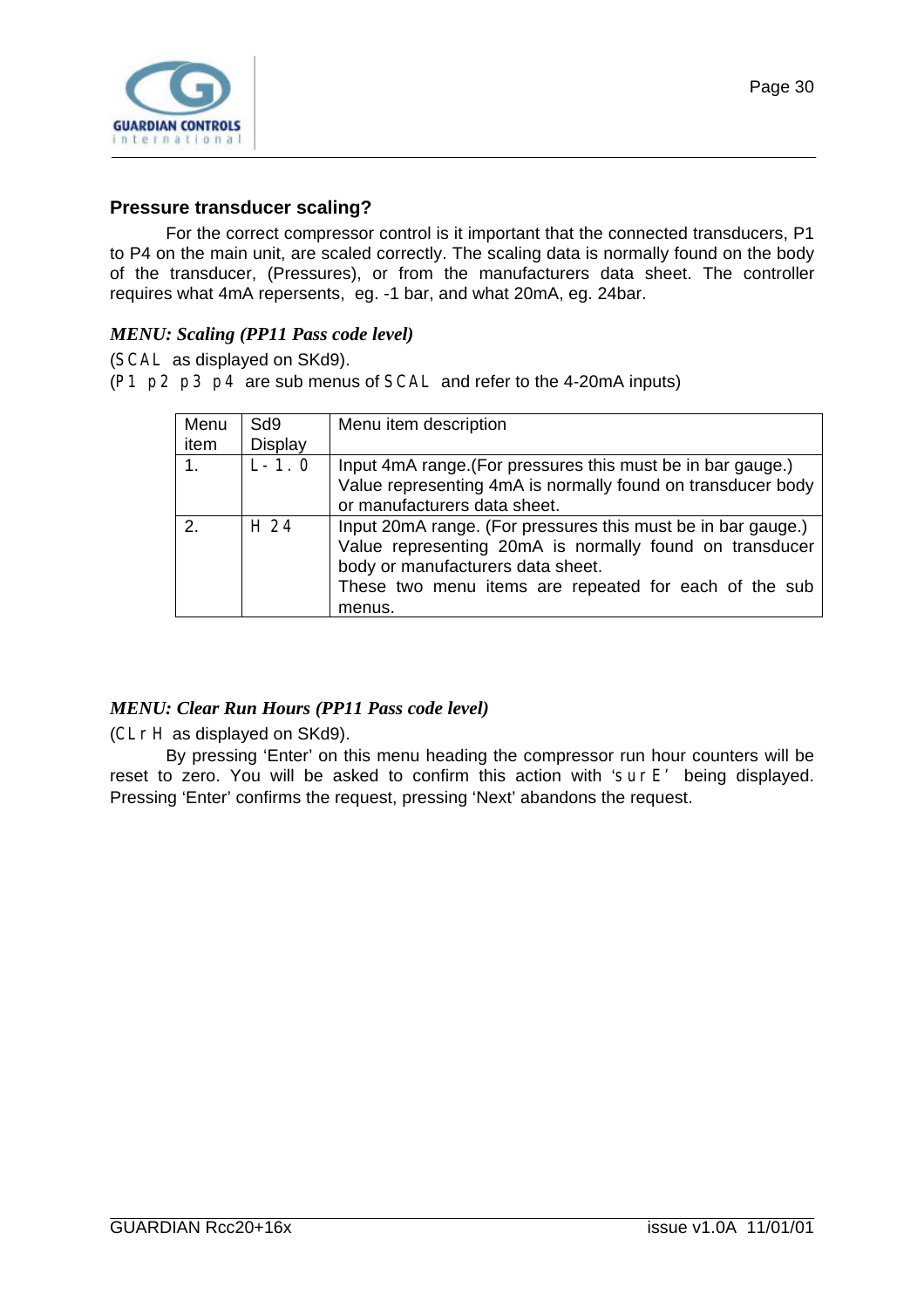

### **Compressor Control?**

#### *MENU: CPrS (PP05 Pass code level)*

Suction pressure control settings. These determine what pressure the compressors are started and stopped at. It also has additional unit configuration it a satellite compressor is being used.

(CPrS as displayed on Sd9).

| Menu | Sd9     | Menu item description                                                                                                    |
|------|---------|--------------------------------------------------------------------------------------------------------------------------|
| item | Display |                                                                                                                          |
| 1.   | C 2. O  | Suction Pressure control setpoint. (Bar gauge).                                                                          |
|      |         |                                                                                                                          |
| 2.   | db0.2   | Suction Pressure control deadband. This is applied +/- the                                                               |
|      |         | control setpoint.                                                                                                        |
|      |         | Using value of 2.0 for control setpoint and 0.2 for the                                                                  |
|      |         | deadband, then the controller will want to start compressors                                                             |
|      |         | when the pressure is above 2.2 and stop compresssor when                                                                 |
| 3.   |         | the pressure is below 1.8.<br>Satellite compressor selection.                                                            |
|      | noSC    | No Satellite compressor to be used.                                                                                      |
|      | SAtC    | Satellite compressor required. The compressor selected for                                                               |
|      |         | satellite control is highest numbered un-used compressor for                                                             |
|      |         | pack control. This means that a maximum of 3 compressors                                                                 |
|      |         | may only be used for pack control when SatC is selected on                                                               |
|      |         | a C4LF configured controller.                                                                                            |
| 4.   |         | Capacity control output polarity.                                                                                        |
|      | Cpos    | Capacity control output is closed to increase capacity.                                                                  |
|      | CnEg    | Capacity control output is opened to increase capacity.                                                                  |
| 5.   |         | State of capacity control relay during compressor start.                                                                 |
|      | SoFF    | Start with capacity control output open.                                                                                 |
|      |         | Start with capacity control output closed.                                                                               |
| 6.   | Un01    | Number of compressors to run with reduced capacity control                                                               |
|      |         | before stopping a compressor motor.                                                                                      |
| 7.   | Fb0. 5  | Fast band. Applied to the suction pressure. When the                                                                     |
|      |         | pressure is above/below the control setpoint by this amount<br>then the stage delays will be shortened by a proportional |
|      |         | amount.                                                                                                                  |
| 8.   | CAu5    | Compressor Algorithm Up. Applied to stage up timer when                                                                  |
|      |         | suction pressure is above control setpoint plus the Fast band.                                                           |
|      |         | The larger this number then the greater the stage up delay                                                               |
|      |         | will be reduced, (a minimum of 6 seconds).                                                                               |
| 9.   | CAd5    | Compressor Algorithm Down. Applied to stage down timer                                                                   |
|      |         | when suction pressure is below control setpoint minus the                                                                |
|      |         | Fast band. The larger this number then the greater the stage                                                             |
|      |         | down delay will be reduced, (a minimum of 6 seconds).                                                                    |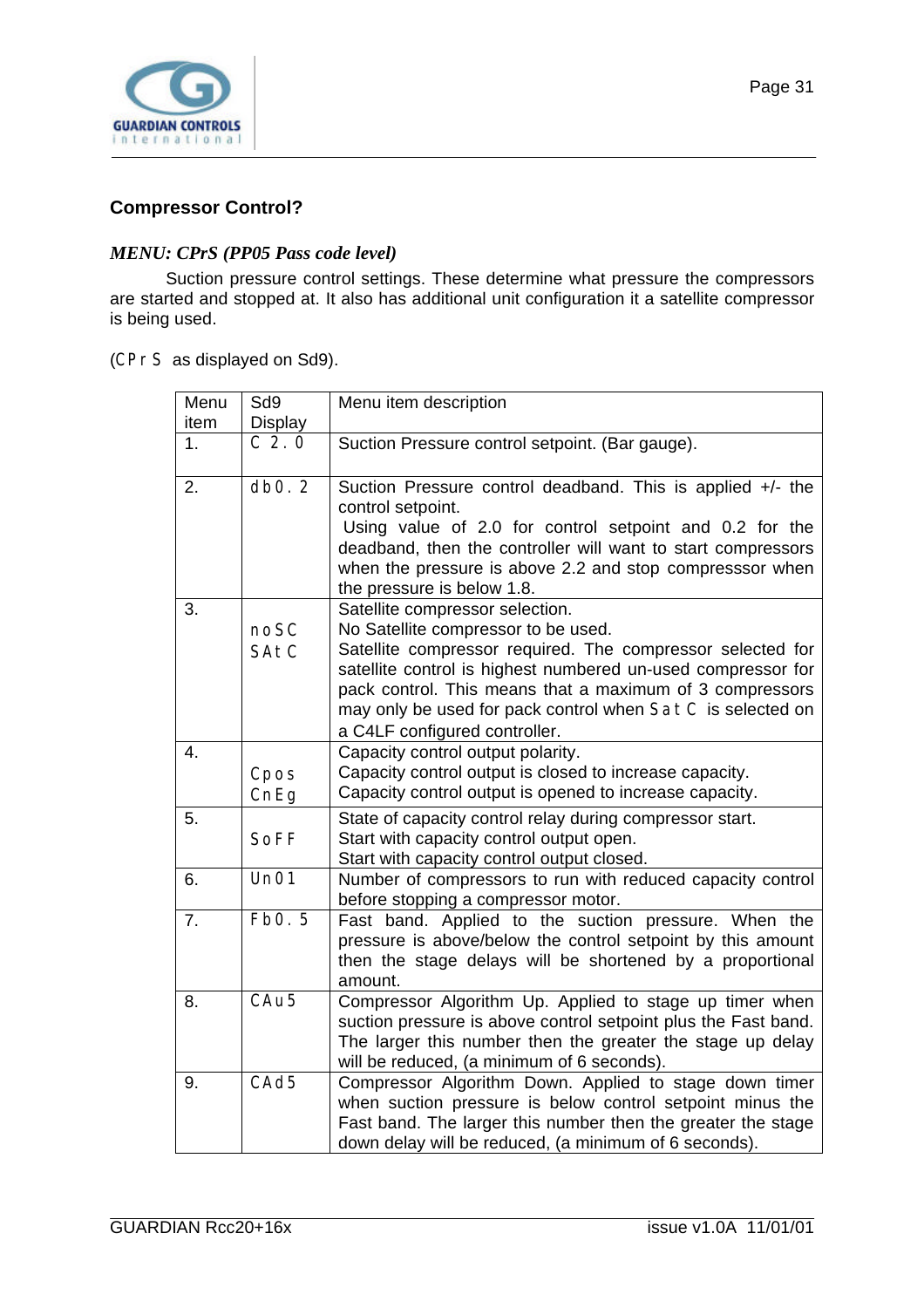

### *MENU: delays (PP05 Pass code level)*

Controller delays. These determine when the compressors are started, stopped and how long it has to be off for when stopped. It also includes any other timers used by the controller.

(dELy as displayed on Sd9).

| Menu | Sd9            | Menu item description                                                                                                                                                                                                                                                                                                                                                                                                        |
|------|----------------|------------------------------------------------------------------------------------------------------------------------------------------------------------------------------------------------------------------------------------------------------------------------------------------------------------------------------------------------------------------------------------------------------------------------------|
| item | <b>Display</b> |                                                                                                                                                                                                                                                                                                                                                                                                                              |
| 1.   | Sh10           | Starts per Hour. This is the anti-recycle timer for the<br>compressors. When set to 10 it will allow a compressor to<br>start every 6 minutes. So, if a compressor starts and runs for<br>3 minutes and then stops, it must wait 3 minutes before being<br>able to restart.                                                                                                                                                  |
| 2.   | Su1.5          | Stage Up delay, (Adjustable in steps of 0.1 minutes). Time to<br>elapse with the suction pressure above the control setpoint<br>plus the deadband, before a compressor is started.                                                                                                                                                                                                                                           |
| 3.   | Sd2.5          | Stage Down delay, (Adjustable in steps of 0.1 minutes). Time<br>to elapse with the suction pressure below the control setpoint<br>minus the deadband, before.                                                                                                                                                                                                                                                                |
| 4.   | dLO.2          | Delay for Capacity control steps(Adjustable in steps of 0.1<br>minutes). Time to elapse with the suction pressure outside the<br>deadband before a capacity control output is switched.                                                                                                                                                                                                                                      |
| 5.   | dA1. 0         | Delay After stop, (Adjustable in steps of 0.1 minutes). Time to<br>elapse after compressor has stopped before it will be<br>available to start.                                                                                                                                                                                                                                                                              |
| 6.   | SP30           | Start Period, (Adjustable in seconds). Time allowed to<br>establish running input for compressor. If controller does not<br>see the compressor running input with in this time period it<br>turns the motor output off. If 3 successive compressor starts<br>do not see the running input the compressor is set to tripped<br>status and will not be available to run until reset by pressing<br>'Enter' on the Sd9 display. |
| 7.   | od25           | Oil level Delay, (Adjustable in seconds). Time to elapse with<br>oil level input present before alarm/trip status is activated.                                                                                                                                                                                                                                                                                              |
| 8.   | Ld30           | Liquid level low Delay, (Adjustable in minutes). Time to elapse<br>with liquid level low input present before alarm status is<br>activated.                                                                                                                                                                                                                                                                                  |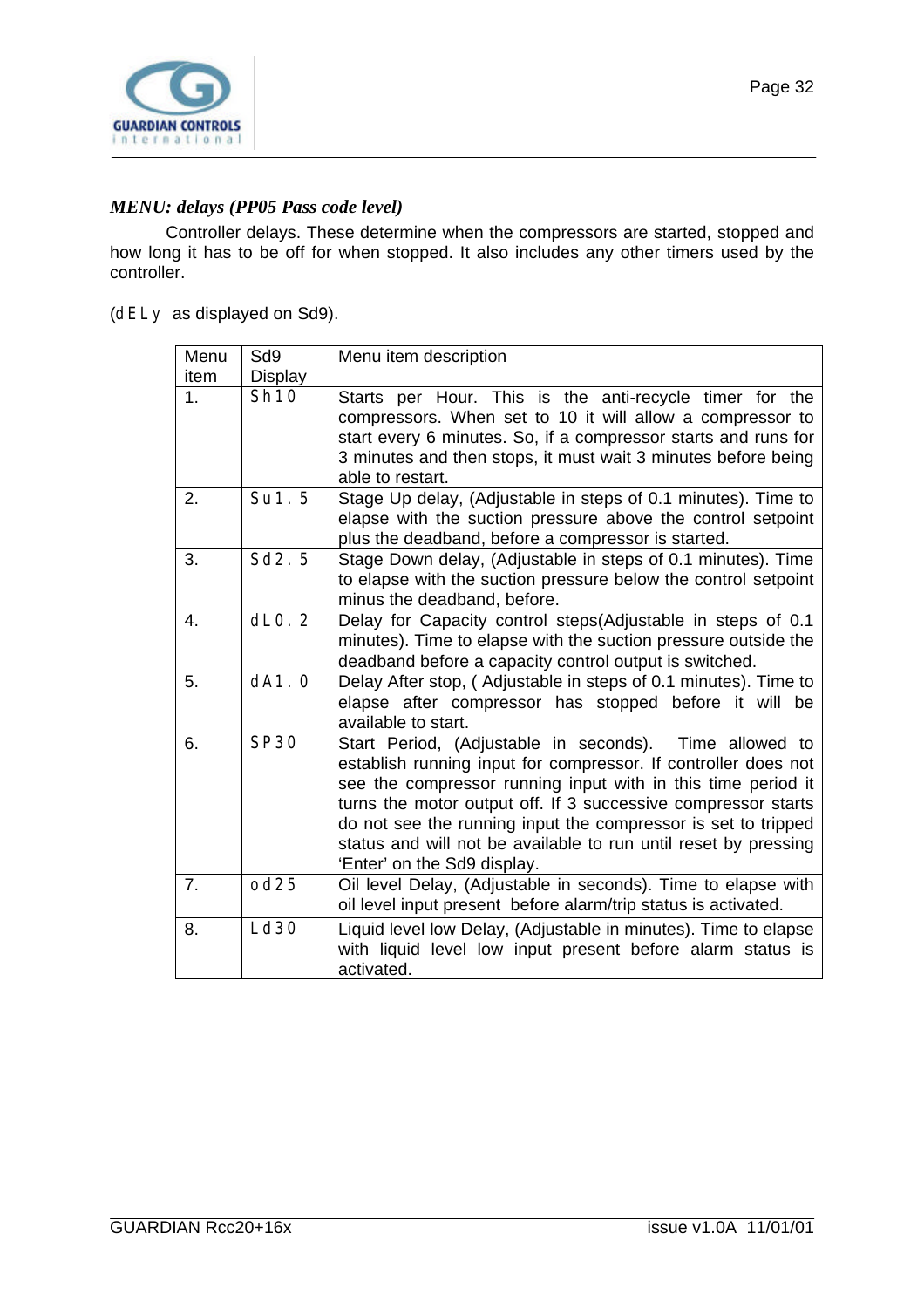

### *MENU: Suction Pressure Alarms (PP05 Pass code level)*

Suction pressure alarm limits.

(Suct as displayed on Sd9).

| Menu<br>item  | Sd9<br><b>Display</b> | Menu item description                                                                                                                                                          |
|---------------|-----------------------|--------------------------------------------------------------------------------------------------------------------------------------------------------------------------------|
|               | L O. 3                | Suction pressure Low alarm, (bar). If the suction pressure falls<br>below this limit all compressors are stopped until the pressure<br>rises above the control setpoint again. |
| $\mathcal{P}$ | H15. O                | Suction pressure High alarm, (bar). If the suction pressure<br>rises above this limit a suction 'Hi' alarm is displayed on the<br>Sd9 display.                                 |

### *MENU: Level (PP05 Pass code level)*

Assorted parameters associated with the refrigerant.

(LEuL as displayed on Sd9).

| Menu<br>item | Sd9<br>Display | Menu item description                                                                                                                                                                               |
|--------------|----------------|-----------------------------------------------------------------------------------------------------------------------------------------------------------------------------------------------------|
| 1.           | noSt<br>StsH   | Suction superheat alarm selection. It uses the equivalent<br>temperature of the refrigerant and the actual suction<br>temperature.<br>No Suction superheat trips.<br>Trip on Suction superheat low. |
| 2.           |                | Refrigerant type.                                                                                                                                                                                   |
|              | 404A           |                                                                                                                                                                                                     |
|              | r 22           |                                                                                                                                                                                                     |
| 3.           | A 05           | Superheat low Alarm Limit. If the difference between the                                                                                                                                            |
|              |                | equivalent temperature and the suction temperature is less                                                                                                                                          |
|              |                | than this limit then an alarm is generated.                                                                                                                                                         |
| 4.           | $+$ 01         | Superheat low Trip Limit. If the difference between the                                                                                                                                             |
|              |                | equivalent temperature and the suction temperature is less                                                                                                                                          |
|              |                | than this limit then all the compressor are stopped and a trip                                                                                                                                      |
|              |                | is generated.                                                                                                                                                                                       |
| 5.           | 40             | Analogue Liquid level Low Limit. If the measured liquid level                                                                                                                                       |
|              |                | is less than this limit, for the liquid level delay period, then an                                                                                                                                 |
|              |                | alarm is generated.                                                                                                                                                                                 |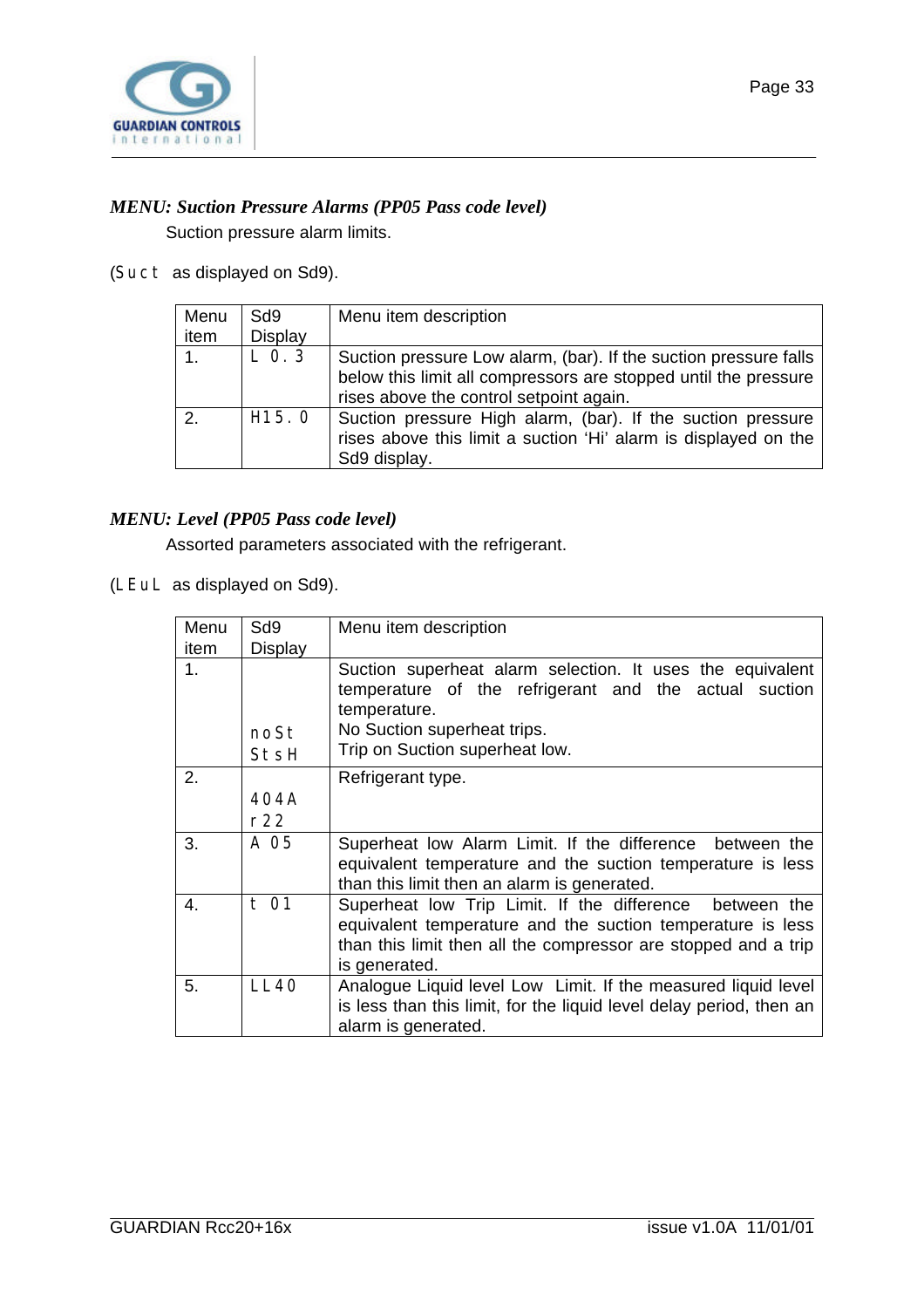

### *MENU: Pack Trip action (PP05 Pass code level)*

 $(t\cap \rho)$  as displayed on Sd9).

| Menu | Sd <sub>9</sub> | Menu item description                                      |
|------|-----------------|------------------------------------------------------------|
| item | <b>Display</b>  |                                                            |
|      |                 | Select type of trip input.                                 |
|      | ntc3            | Not supported for this configuration.                      |
|      | ntc1            | Must be set to this for correct operation.                 |
| 2.   |                 | Select action in event of pack or all compressors tripped. |
|      | CnoA            | No action.                                                 |
|      | Coff            | Send a 'AGT' protocol wild card off command onto the RS485 |
|      |                 | Highway.                                                   |

### *MENU: Compressor Use (PP05 Pass code level)*

(CusE as displayed on Sd9).

| Menu | Sd <sub>9</sub> | Menu item description                              |
|------|-----------------|----------------------------------------------------|
| item | Display         |                                                    |
|      |                 | Select if compressor is to be used in pack control |
|      | 1CnF            | Compressor 1 not used for pack control.            |
|      | 1CEn            | Compressor 1 enabled for pack control.             |
|      | 1 Cdi           | Compressor 1 disabled. Will not be started.        |
|      |                 | This menu is then repeated for each compressor.    |

### *MENU: Load (PP05 Pass code level)*

(LoAd as displayed on Sd9).

| Menu<br>item | Sd9<br>Display | Menu item description                                                                                                                    |
|--------------|----------------|------------------------------------------------------------------------------------------------------------------------------------------|
|              | H150           | Pack current high alarm limit, (Amps). If measuring pack<br>current then if it rises above this limit a high alarm will be<br>generated. |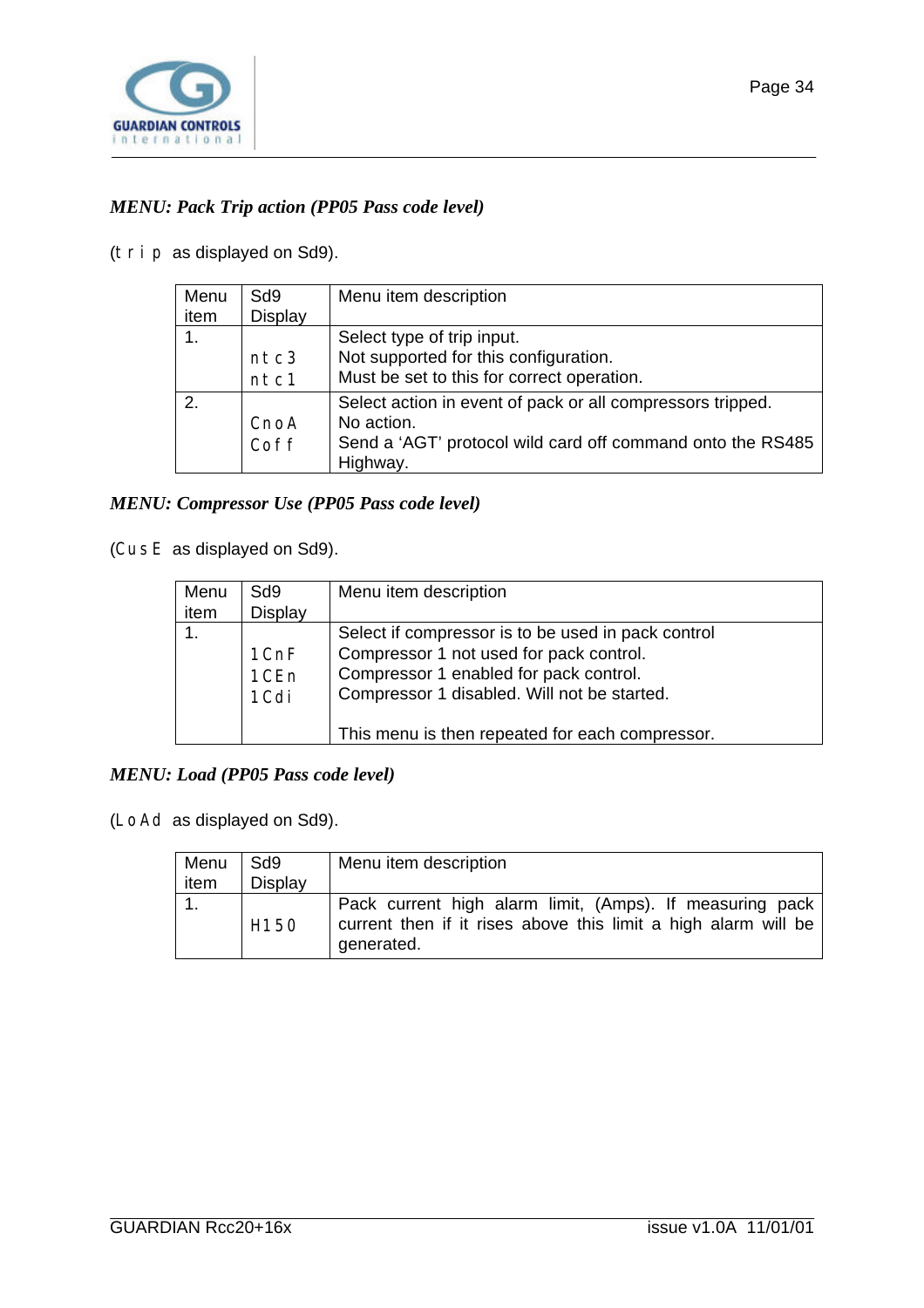

### **Test control outputs?**

### *MENU: Test relay outputs (PP05 Pass code level)*

(tEst as displayed on Sd9).

| Menu | Sd <sub>9</sub> | Menu item description                                                                                                                                              |
|------|-----------------|--------------------------------------------------------------------------------------------------------------------------------------------------------------------|
| item | Display         |                                                                                                                                                                    |
| 1.   | 1oFF<br>$1$ on  | Change relay 1 state.<br>By pressing the 'Enter' key on the Sd9 the relay state can be<br>changed.<br>Relay 1 off.<br>Relay 1 on.                                  |
|      |                 | This menu is then repeated for each output, which is 1 to 7 on<br>the main Rcc20 unit and A to g on the extension unit.                                            |
| 15.  | 1111            | Input status indication. Each segment can represent two<br>inputs. A vertical on the left or right of the segment indicates<br>that the corresponding input is on. |
| 16.  | A100            | Test analogue output. (0 to 100%), this gives an output<br>voltage of 0 to 10vdc.                                                                                  |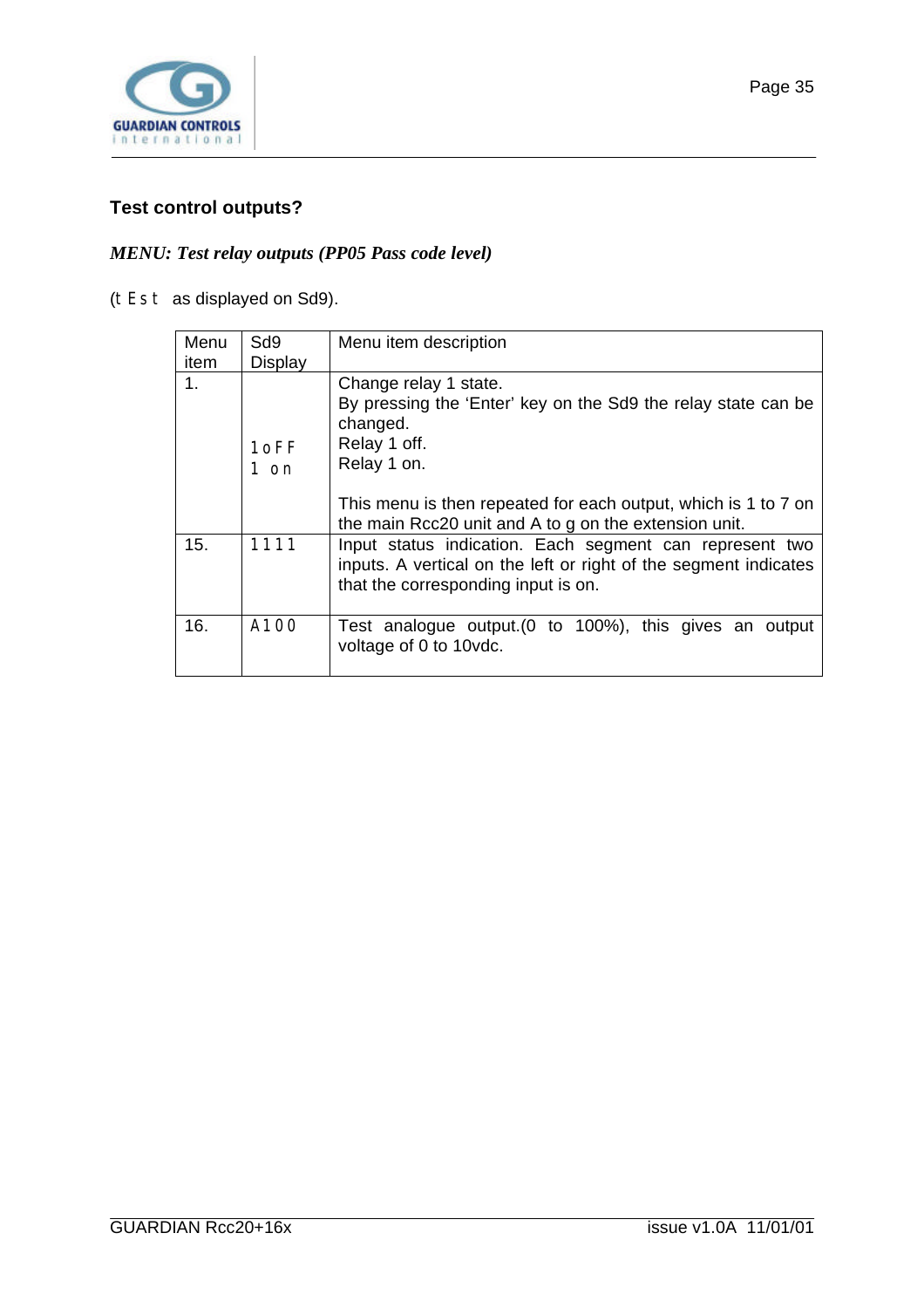

### **Condenser Control?**

| Press $@$ to sequence through the Setup selections |
|----------------------------------------------------|
|                                                    |

Press  $/$  or  $<$  to change the settings

Press  $\widehat{?}$  to accept the settings

### *MENU: Configure Condenser (PP05 Pass code level)*

(**Cond** as displayed on Sd9).

| Menu<br>item | Sd9<br><b>Display</b> | Menu item description                                                 |
|--------------|-----------------------|-----------------------------------------------------------------------|
| 1.           | Li n                  | Condenser type<br>Linear Fan stage up stage down (last on first off). |
|              | rot                   | Not supported.                                                        |
|              | Spd                   | Speed control using analogue output to variable speed drive.          |
| 15.          | FnO4                  | Number of Fan outputs to be used.                                     |
| 16.          |                       | Trip input polarity.                                                  |
|              | tpos                  | Trips positive. Trip inputs are normally open.                        |
|              | tnEa                  | Trips negative. Trip inputs are normally closed.                      |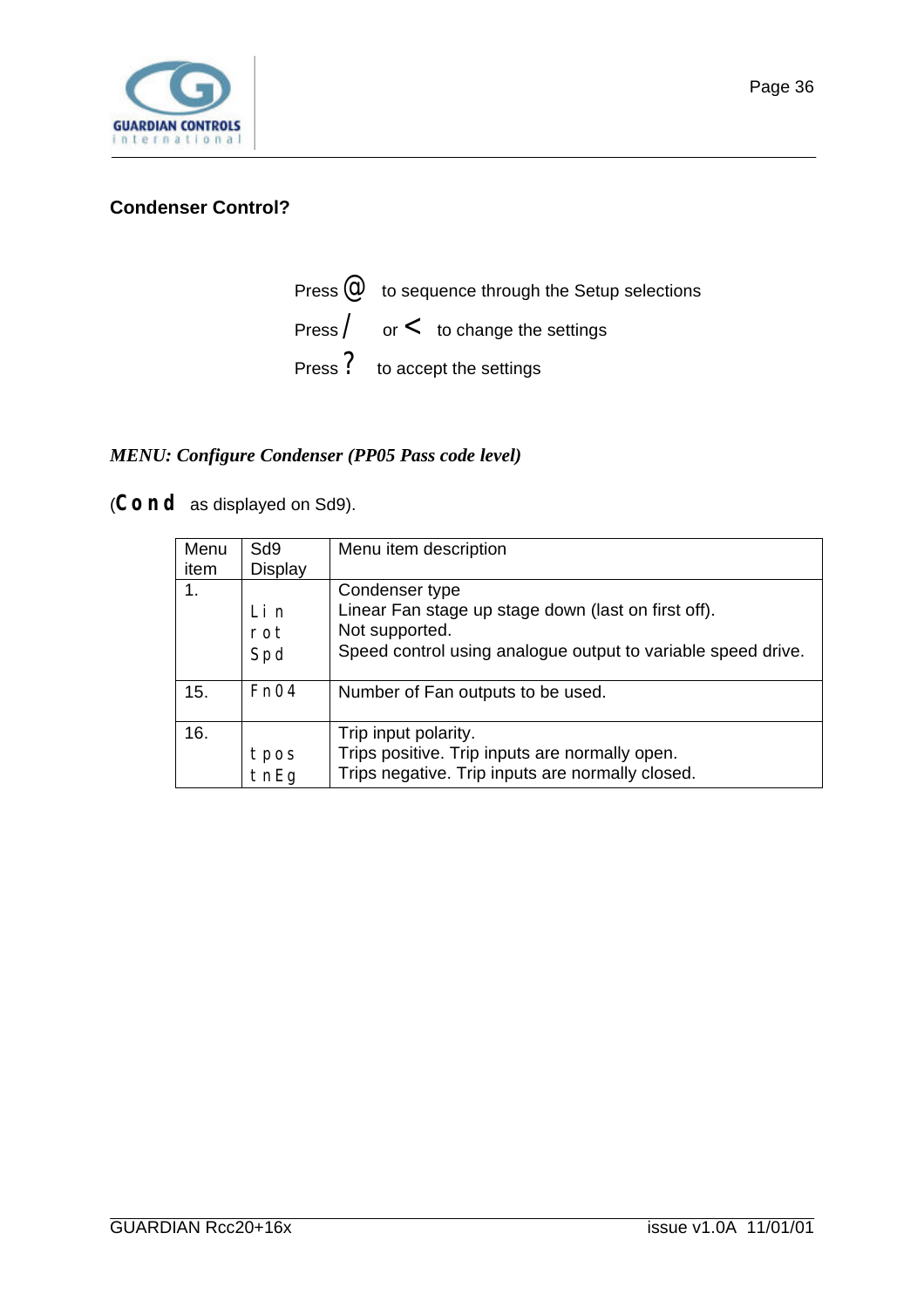

### *MENU: Fans (PP05 Pass code level)*

Discharge pressure control settings. These determine what pressure the condenser fans are started and stopped at.

(FAns as displayed on Sd9).

| Menu<br>item   | Sd9<br><b>Display</b> | Menu item description                                                                                                                                                                                                                |
|----------------|-----------------------|--------------------------------------------------------------------------------------------------------------------------------------------------------------------------------------------------------------------------------------|
| 1.             | F12.0                 | Discharge Pressure control setpoint. (Bar gauge).                                                                                                                                                                                    |
| 2.             | db0.2                 | Discharge Pressure control deadband. This is applied $+/-$ the<br>control setpoint.<br>Using value of 12.0 for control setpoint and 0.2 for the<br>deadband, then the controller will want to start Fans when the                    |
|                |                       | pressure is above 12.2 and stop Fans when the pressure is<br>below 11.8.                                                                                                                                                             |
| 7 <sub>1</sub> | Fb0. 5                | Fast band. Applied to the discharge pressure. When the<br>pressure is above/below the control setpoint by this amount<br>then the stage delay will be shortened by a proportional<br>amount.                                         |
| 8.             | FAu5                  | Fans Algorithm Up. Applied to stage delay timer when<br>discharge pressure is above control setpoint plus the Fast<br>band. The larger this number then the greater the stage delay<br>will be reduced, (a minimum of 6 seconds).    |
| 9.             | FAd5                  | Fans Algorithm Down. Applied to stage delay timer when<br>discharge pressure is below control setpoint minus the Fast<br>band. The larger this number then the greater the stage delay<br>will be reduced, (a minimum of 6 seconds). |

### *MENU: delays (PP05 Pass code level)*

Controller delays. These determine when the fans are started or stopped.

(dELy as displayed on Sd9).

| Menu<br>item | Sd9<br>Display | Menu item description                                       |
|--------------|----------------|-------------------------------------------------------------|
|              | Fd1.5          | Stage delay, (Adjustable in steps of 0.1 minutes). Time to  |
|              |                | elapse with the discharge pressure outside the control dead |
|              |                | band before a fan is started or stopped.                    |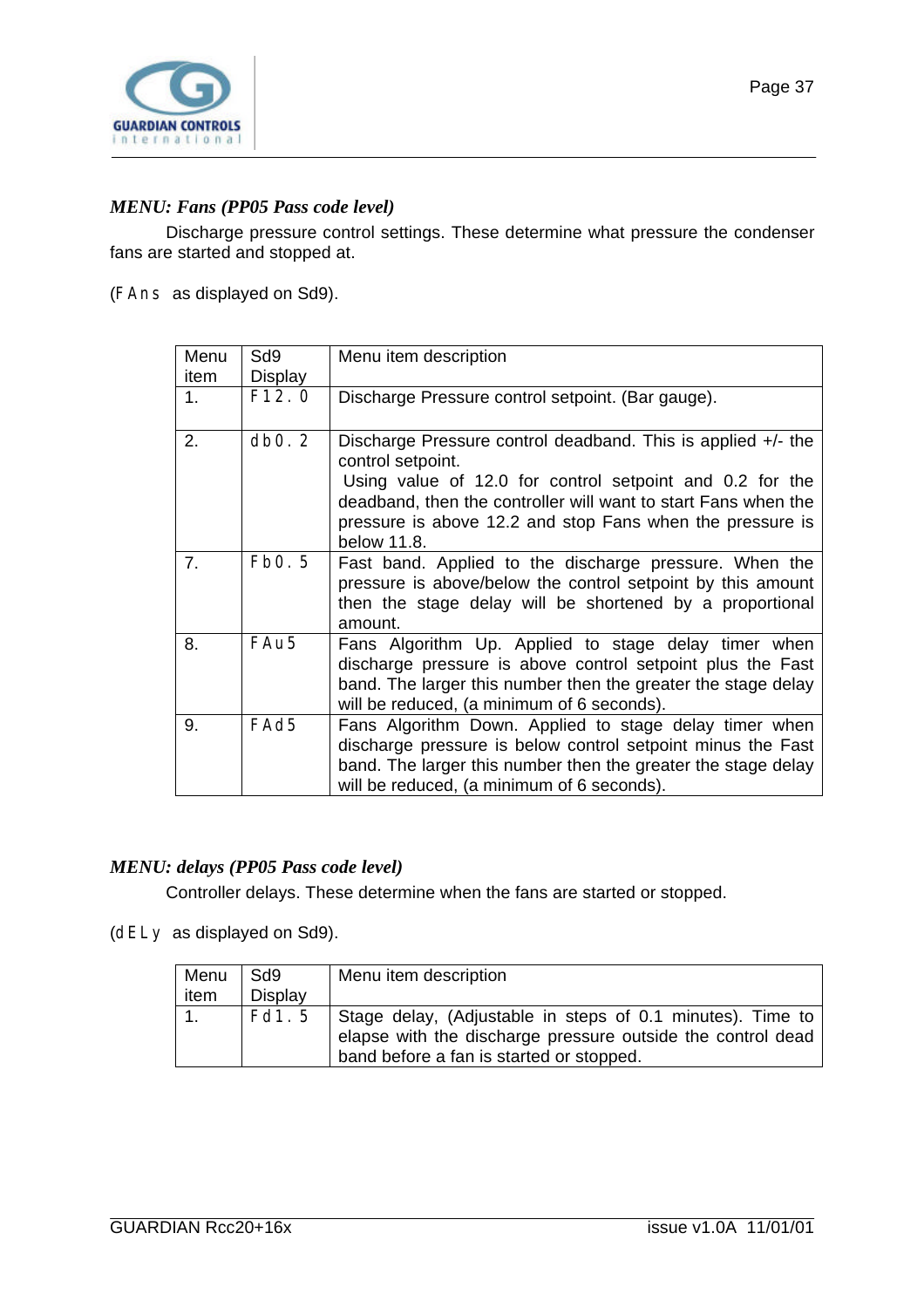

### *MENU: Discharge Pressure Alarms (PP05 Pass code level)*

Discharge pressure alarm limits.

(FAnp as displayed on Sd9).

| Menu<br>item                | Sd9<br><b>Display</b> | Menu item description                                                                                                                                                                                    |
|-----------------------------|-----------------------|----------------------------------------------------------------------------------------------------------------------------------------------------------------------------------------------------------|
| 1 <sub>1</sub>              | H15. O                | Discharge pressure High alarm, (bar). If the Discharge<br>pressure rises above this limit a discharge 'Hi' alarm is<br>displayed on the Sd9.                                                             |
| $\mathcal{P}_{\mathcal{C}}$ | t18.0                 | Discharge pressure Trip alarm, (bar). If the discharge<br>pressure rises above this limit a discharge trip is activated and<br>all compressors are stopped. This requires a manual reset via<br>the Sd9. |

### *MENU: Fan Speed control loop (PP05 Pass code level)*

Control loop settings for variable speed output.

(Loop as displayed on Sd9).

| Menu | Sd9                     | Menu item description                                          |
|------|-------------------------|----------------------------------------------------------------|
| item | <b>Display</b>          |                                                                |
| 1.   | P 10.5                  | Loop Proportional gain. Applied to the error of the discharge  |
|      |                         | pressure from the control setpoint. Large value makes          |
|      |                         | greater changes in speed but can also make control un-         |
|      |                         | stable.                                                        |
| 2.   | 0.5                     | Loop Integral gain. Applied to the error of the discharge      |
|      |                         | pressure from the control setpoint over time, ie the longer    |
|      |                         | the pressure is not at the setpoint the more effect this term  |
|      |                         | has on the speed output. Making this value too large can       |
|      |                         | make the speed response very slow.                             |
| 3.   | $d$ $\Omega$ . $\Omega$ | Loop Differential gain. Applied to the rate of change error of |
|      |                         | the discharge pressure from the control setpoint. ie the       |
|      |                         | faster the pressure is moving towards or away from the         |
|      |                         | setpoint the more effect this term has on the speed output.    |
|      |                         | Making this value too large can make the speed response        |
|      |                         | very erratic.                                                  |
| 4.   | St30                    | Start Speed, (0 to 99%). Initial value of variable speed       |
|      |                         | output. Used to overcome motor inertia on start-up.            |
| 5.   | Sp25                    | Stop Speed, (0 to 99%). Minimum speed that fan may be run      |
|      |                         | at.                                                            |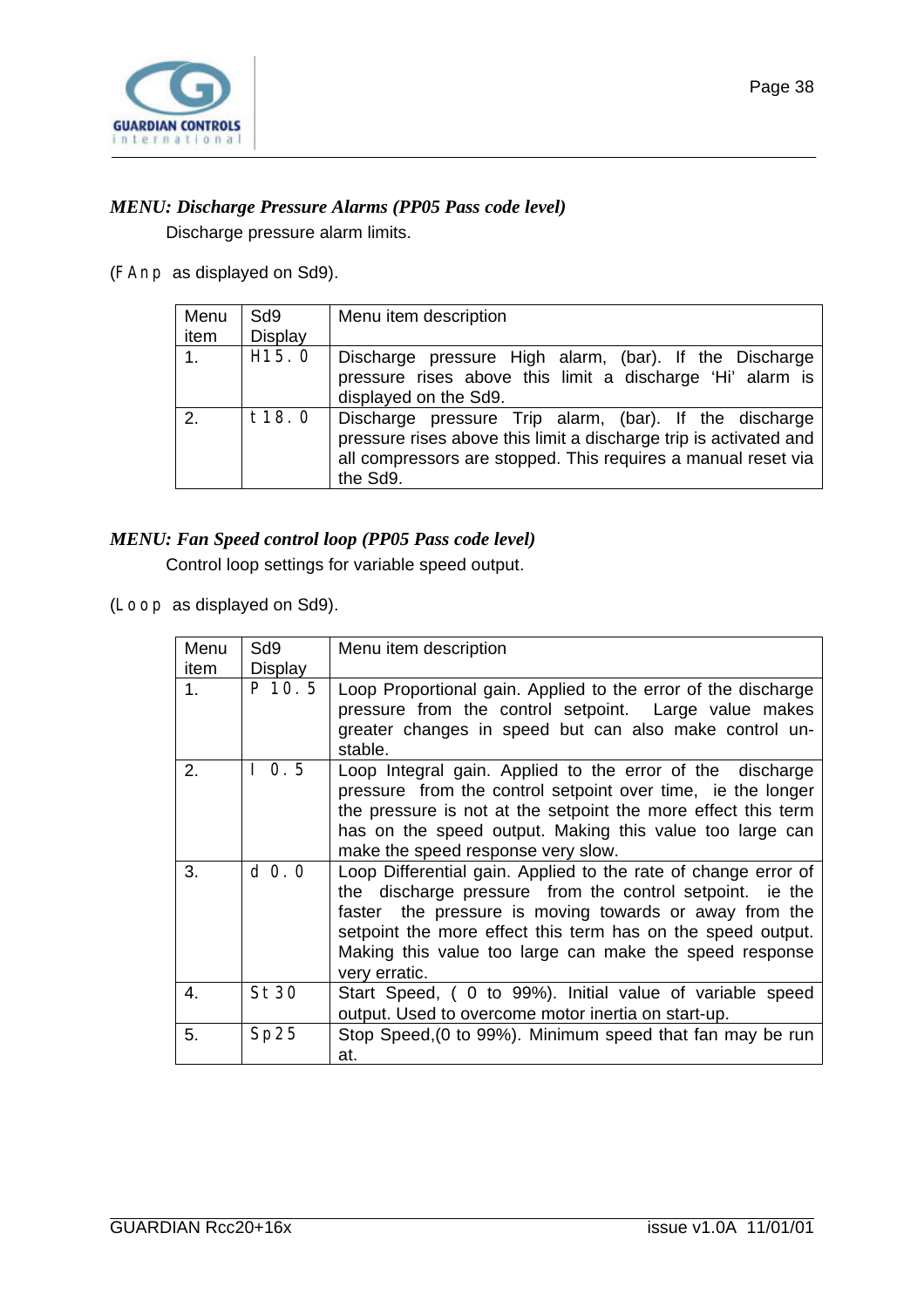

### **COMMUNICATIONS**

Communication facilities are available for interrogation of temperatures, status and modification / display of setpoints, limits and timeclock settings. All communication is via a multi-drop RS485 link which connects all GUARDIAN controller units in series.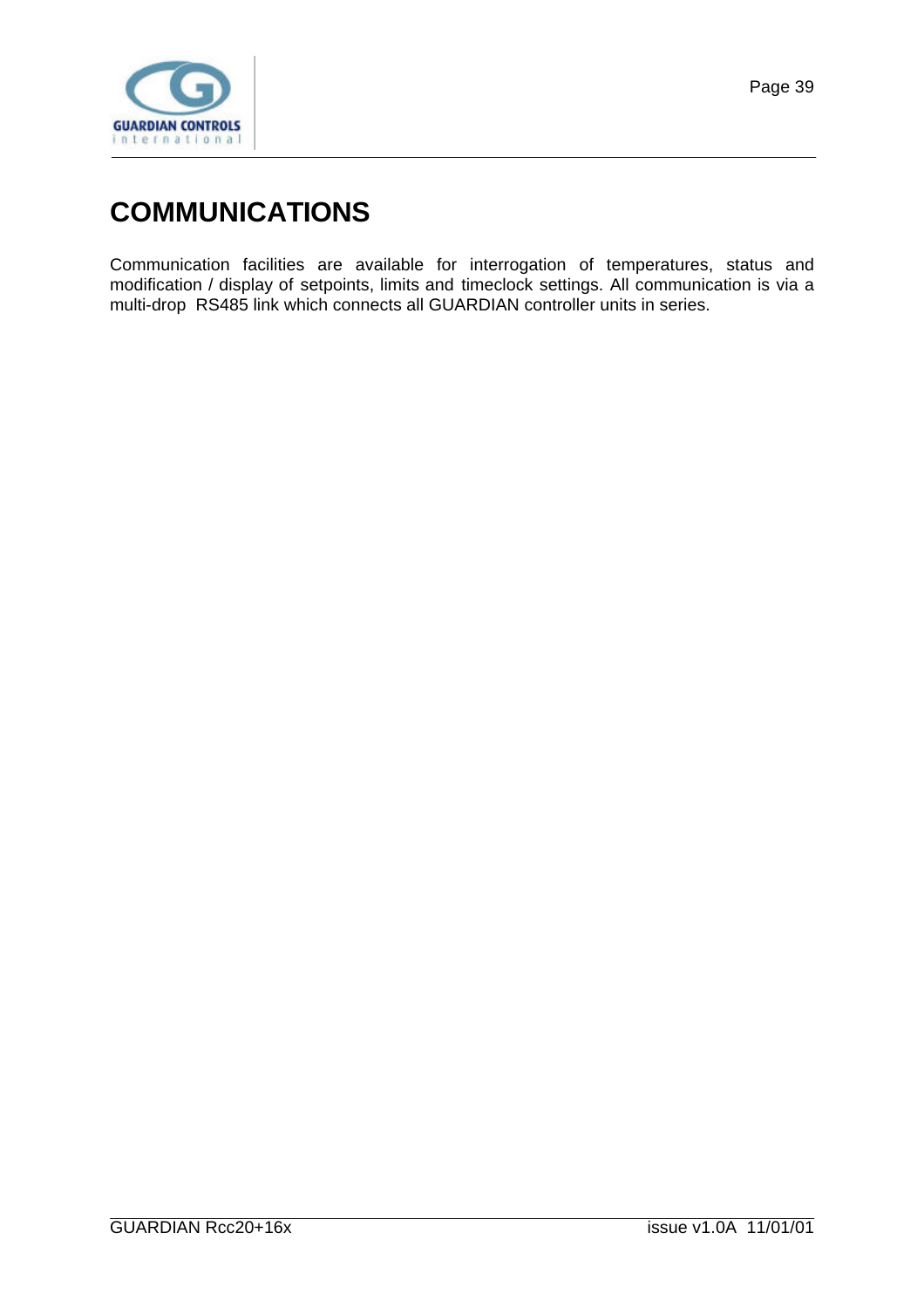

### Setup / commissioning Parameters

### **PP05 Normal Menu Compressor Settings**

|       |                                                              | unit | <b>ACTUAL</b><br>settings | <b>Default</b><br>setting | Min.<br>setting  | Max.<br>setting  |
|-------|--------------------------------------------------------------|------|---------------------------|---------------------------|------------------|------------------|
| Uni t | Model for RCC-20                                             |      |                           | C <sub>4</sub> LF         | <b>C3L2</b>      | C4LF             |
|       | Control selection for CMC12 units                            |      |                           | Std.                      | Std.             | r485             |
|       | A3 settings                                                  |      |                           | dLEv                      | dLEv             | oilP             |
|       | A4 settings                                                  |      |                           | AnnP                      | AnnP             | dAlr             |
|       | System number                                                |      | Sn                        | SnO1                      | SnO1             | S255             |
|       | <b>Monitor Address</b>                                       |      | A                         | A 01                      | A 01             | A255             |
|       | <b>Monitor Comms Protocol</b>                                |      |                           | Agt                       | Agt              | nonE             |
|       | Oil Level digital input action                               |      |                           | OilA                      | OilA             | Oilt             |
|       |                                                              |      |                           |                           |                  |                  |
| Cprs  | Pack suction control setpoint                                | bar  | $\mathbf c$               | c <sub>0.0</sub>          | $c - 0.6$        | c <sub>5.0</sub> |
|       | Control deadband                                             | bar  | db                        | db0.1                     | db0.1            | db1.0            |
|       | Satellite compressor selection                               |      |                           | noSC                      | noSC             | <b>SAtC</b>      |
|       | Setpoint if 'SatC' selected                                  | bar  | $\mathbf c$               | c <sub>0.0</sub>          | $c - 0.6$        | c <sub>5.0</sub> |
|       | Capacity control valve polarity                              |      |                           | Cneg                      | Cneg             | <b>CPoS</b>      |
|       | Capacity control valve polarity                              |      |                           | Cneg                      | Cneg             | <b>CPoS</b>      |
|       | State of capacity control output for<br>compressor start     |      |                           | <b>SoFF</b>               | Soff             | Son              |
|       | Stage up control algorithm                                   |      | CAu                       | CAu0                      | CAu0             | CAu9             |
|       | Number of compressors to run un-<br>loaded.(model dependant) |      | un                        | <b>Un01</b>               | <b>Un01</b>      | <b>Un04</b>      |
|       | Fast band                                                    |      | <b>Fb</b>                 | Fb0.0                     | Fb0.0            | Fb2.0            |
|       | Stage up control algorithm                                   |      | CAu                       | CAu0                      | CAu0             | CAu9             |
|       | Stage down control algorithm                                 |      | CAd                       | CAd <sub>0</sub>          | CAd <sub>0</sub> | CAd9             |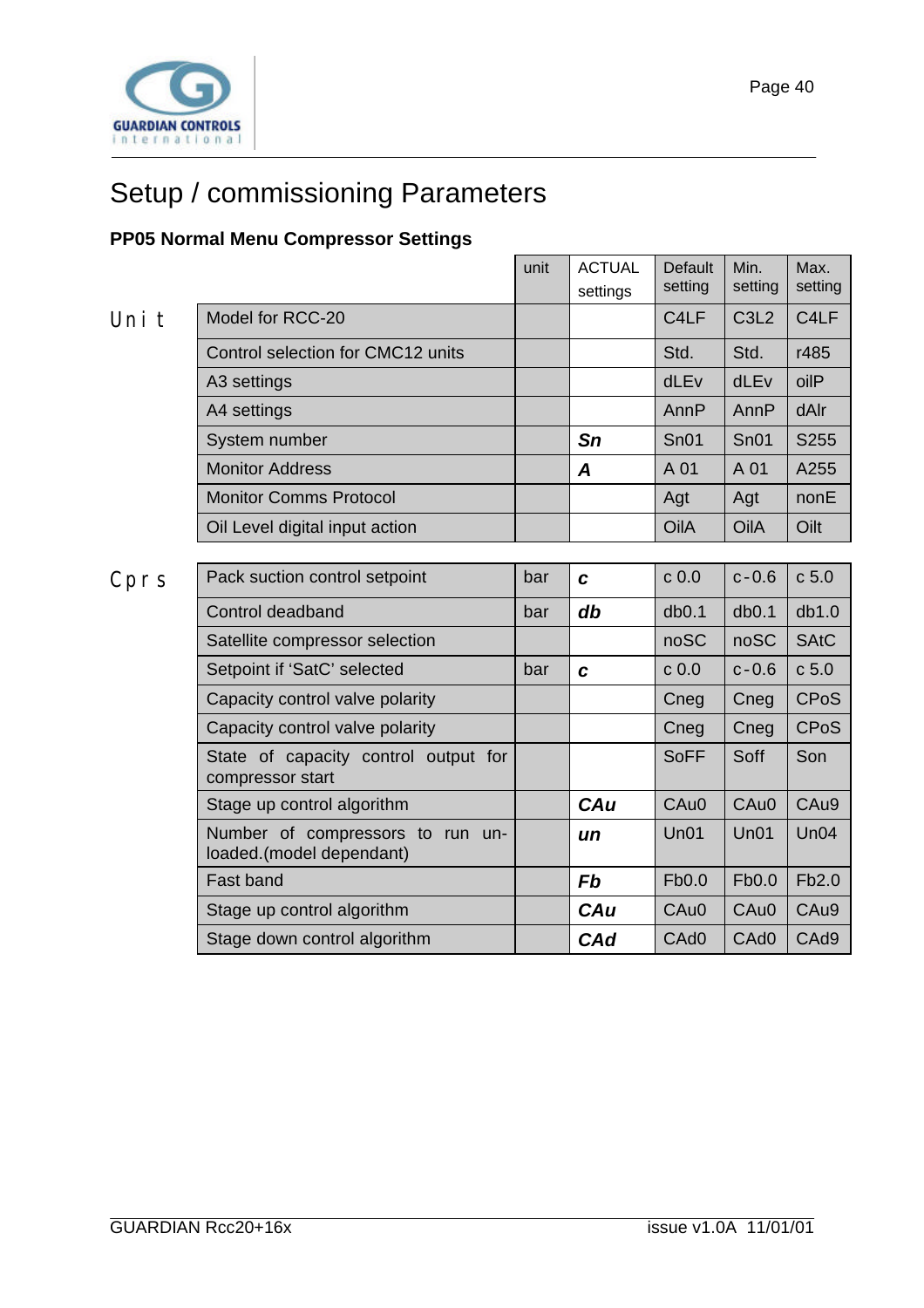

| <b>GELY</b> | Starts per hour                    |                 | SH               | <b>SH12</b>       | <b>SH02</b>       | <b>SH25</b>      |
|-------------|------------------------------------|-----------------|------------------|-------------------|-------------------|------------------|
|             | Stage up delay                     | mins            | <b>Su</b>        | Su0.2             | Su0.2             | Su9.9            |
|             | Stage down delay                   | mins            | <b>Sd</b>        | Sd <sub>0.2</sub> | Sd <sub>0.2</sub> | Sd9.9            |
|             | Capacity control delay             | mins            | dL               | dL <sub>0.2</sub> | dL <sub>0.0</sub> | dL5.0            |
|             | After Stop delay                   | mins            | dA               | dA1.0             | dA0.1             | dA9.9            |
|             | <b>Start Period</b>                | secs            | <b>SP</b>        | <b>SP15</b>       | <b>SP15</b>       | <b>SP60</b>      |
|             | Oil Level Alarm/Trip delay         | mins            | od               | od <sub>30</sub>  | od <sub>00</sub>  | od <sub>60</sub> |
|             | Liquid level alarm delay           | <b>Mins</b>     | Ld               | Ld30              | Ld00              | <b>Ld60</b>      |
|             |                                    |                 |                  |                   |                   |                  |
| Suct        | Suction pressure low alarm limit   | bar             | L                | $L - 1.0$         | $L - 1.0$         | L <sub>5.0</sub> |
|             | Suction pressure high alarm limit  | bar             | H                | 15.0              | 0.0               | 20.0             |
| LEuL        | Suction temperature being used     |                 |                  | noSt              | noSt              | <b>StSH</b>      |
|             | Refrigerant type                   |                 |                  | 404A              | 404A              | <b>R22</b>       |
|             | Superheat low alarm level          | $\rm ^{\circ}C$ | $\boldsymbol{A}$ | A 05              | $A-10$            | A 60             |
|             | Superheat low trip level           | $\rm ^{\circ}C$ | $\mathbf{t}$     | t00               | $t-10$            | t 60             |
|             | Low liquid alarm level             | %               | LL               | <b>LL50</b>       | LL <sub>00</sub>  | <b>LL99</b>      |
|             |                                    |                 |                  |                   |                   |                  |
| trip        | Number of trips inputs/compressor  |                 |                  | ntc1              | ntc3              | OILr             |
|             | <b>GLOBAL RS485 command action</b> |                 |                  | CnoA              | <b>CoFF</b>       | CnoA             |

|      |                                                                  | unit | <b>ACTUAL</b><br>settings | Default<br>setting | Min.<br>setting  | Max.<br>setting  |
|------|------------------------------------------------------------------|------|---------------------------|--------------------|------------------|------------------|
| CusE | Fitted(nf)<br>Compressor 1 Use: Not<br>Enabled(En), disabled(di) |      | 1C                        | En                 | nF               | di               |
|      | <b>Compressor 2 Use</b>                                          |      | 2C                        | En                 | nF               | di               |
|      | <b>Compressor 3 Use</b>                                          |      | 3C                        | En                 | nF               | di               |
|      | <b>Compressor 4 Use</b>                                          |      | 4C                        | En                 | nF               | di               |
|      |                                                                  |      |                           |                    |                  |                  |
|      | High total current AMPS alarm level                              | Amp  | H                         | H <sub>100</sub>   | H <sub>100</sub> | H <sub>250</sub> |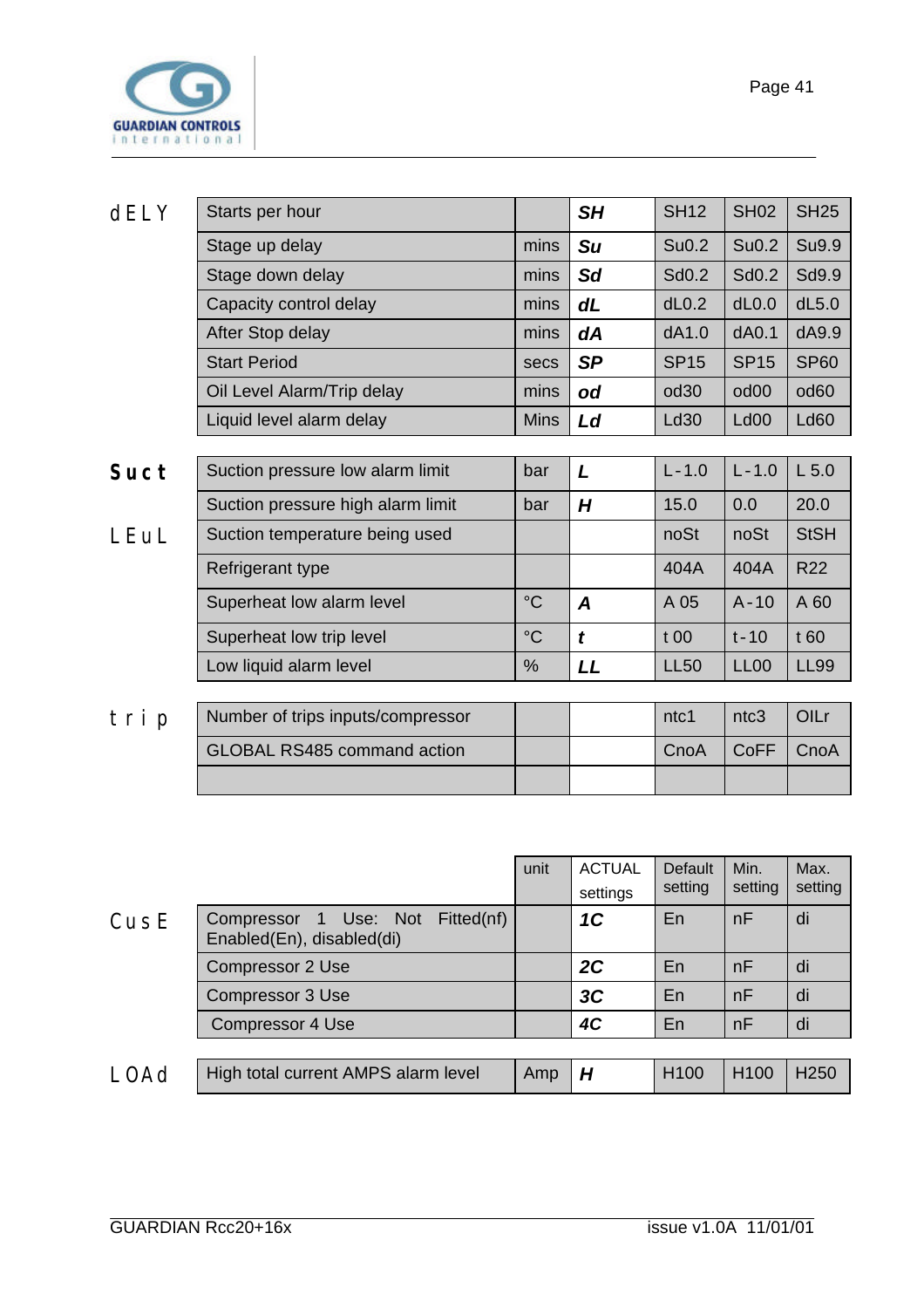

### **PP05 Normal Menu Condenser Settings**

| Cond  | Fan control selection             |      |            | Lin               | Lin               | Spd   |
|-------|-----------------------------------|------|------------|-------------------|-------------------|-------|
|       | Number of fans                    |      | Fn         | Fn00              | Fn00              | Fn05  |
|       | Trip input polarity               |      | t          | tPoS              | tnEq              | tPoS  |
|       |                                   |      |            |                   |                   |       |
| FAnS  | Fan control setpoint              | bar  | F          | F <sub>0.5</sub>  | F <sub>0.0</sub>  | F23.0 |
|       | Control deadband                  | bar  | db         | db0.1             | db0.1             | db5.0 |
|       | Fast response deadband            | bar  | Fb         | Fb0.1             | Fb0.1             | Fb5.0 |
|       | Fast response Algorithm up        | bar  | <b>FAu</b> | FAu0              | FAu0              | FAu9  |
|       | Fast response Algorithm down      | bar  | FAd        | FA <sub>d</sub> 0 | FA <sub>d</sub> 0 | Fad9  |
|       |                                   |      |            |                   |                   |       |
| del Y | Fan stage delay                   | mins | Fd         | Fd0.1             | Fd0.1             | Fd3.0 |
|       |                                   |      |            |                   |                   |       |
| FAnP  | Discharge pressure Hi-alarm limit | bar  | H          | H <sub>15.0</sub> | 0.0               | 23.0  |
|       | Discharge pressure Hi-trip limit  | bar  | t          | t22.0             | 0.0               | 23.0  |

### only if 'SPd' selected for 'Cond'

|      |                                   | unit | <b>ACTUAL</b><br>settings | Defaul<br>setting | Min.<br>setting | Max.<br>setting   |
|------|-----------------------------------|------|---------------------------|-------------------|-----------------|-------------------|
| LooP | Fan Speed Loop settings selection |      |                           |                   |                 |                   |
|      | Loop proportional term            |      | P                         | P <sub>0.0</sub>  | P 0.0           | P23.0             |
|      | Loop integral term                |      |                           | $i$ 0.0           | $i$ 0.0         | i23.0             |
|      | Loop derivative term              |      | d                         | $d$ 0.0           | $d$ 0.0         | d <sub>23.0</sub> |
|      | Start speed %                     | %    | <b>St</b>                 | <b>St00</b>       | <b>St00</b>     | <b>St99</b>       |
|      | Stop speed %                      | %    | <b>SP</b>                 | <b>SP01</b>       | <b>SP00</b>     | <b>SP99</b>       |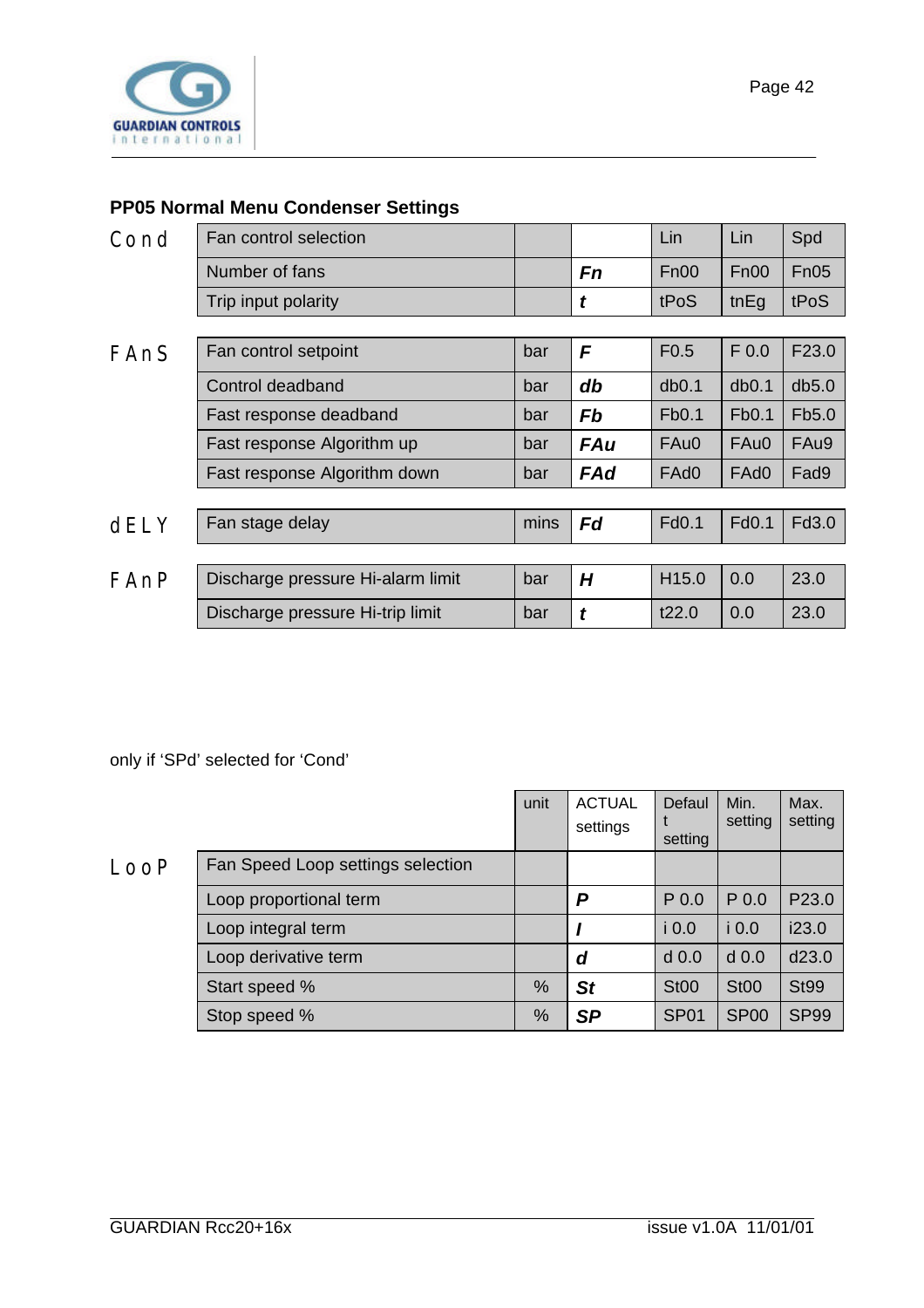

### **PP11 Menu - Settings Level 2**

### *Compressors*

| $r$ tc= | Real time hours                      | <b>Hrs</b> | rh | $rh$ <sub>0</sub> | rh <sub>00</sub> | rh23 |
|---------|--------------------------------------|------------|----|-------------------|------------------|------|
|         | Real time minutes                    | mins       | rt | rt <sub>00</sub>  | rt <sub>00</sub> | rt59 |
|         |                                      |            |    |                   |                  |      |
| SCAL    |                                      |            |    |                   |                  |      |
|         | Pressure Transducer 1 4ma bar gauge  | bar        | L  | $L - 01$          | $-13$            | 242  |
|         | Pressure Transducer 1 20ma bar gauge | bar        | H  | H <sub>24</sub>   | $-13$            | 242  |
|         | Pressure Transducer 2 4ma bar gauge  | bar        | L  | $L - 01$          | $-13$            | 242  |
|         | Pressure Transducer 2 20ma bar gauge | bar        | H  | H <sub>24</sub>   | $-13$            | 242  |
|         | Pressure Transducer 3 4ma bar gauge  | bar        | L  | $L - 01$          | $-13$            | 242  |
|         | Pressure Transducer 3 20ma bar gauge | bar        | H  | H <sub>24</sub>   | $-13$            | 242  |
|         | Current input 0 current              | A          | L  | L <sub>00</sub>   | $-13$            | 242  |
|         | CT max amps rating                   | A          | H  | H <sub>200</sub>  | $-13$            | 242  |
|         |                                      |            |    |                   |                  |      |

CLrH C

| lear Compressor run hours to zero | <b>SurE</b> | if yes | l enter | lif not |
|-----------------------------------|-------------|--------|---------|---------|
|                                   |             |        |         | press   |
|                                   |             |        |         | next    |